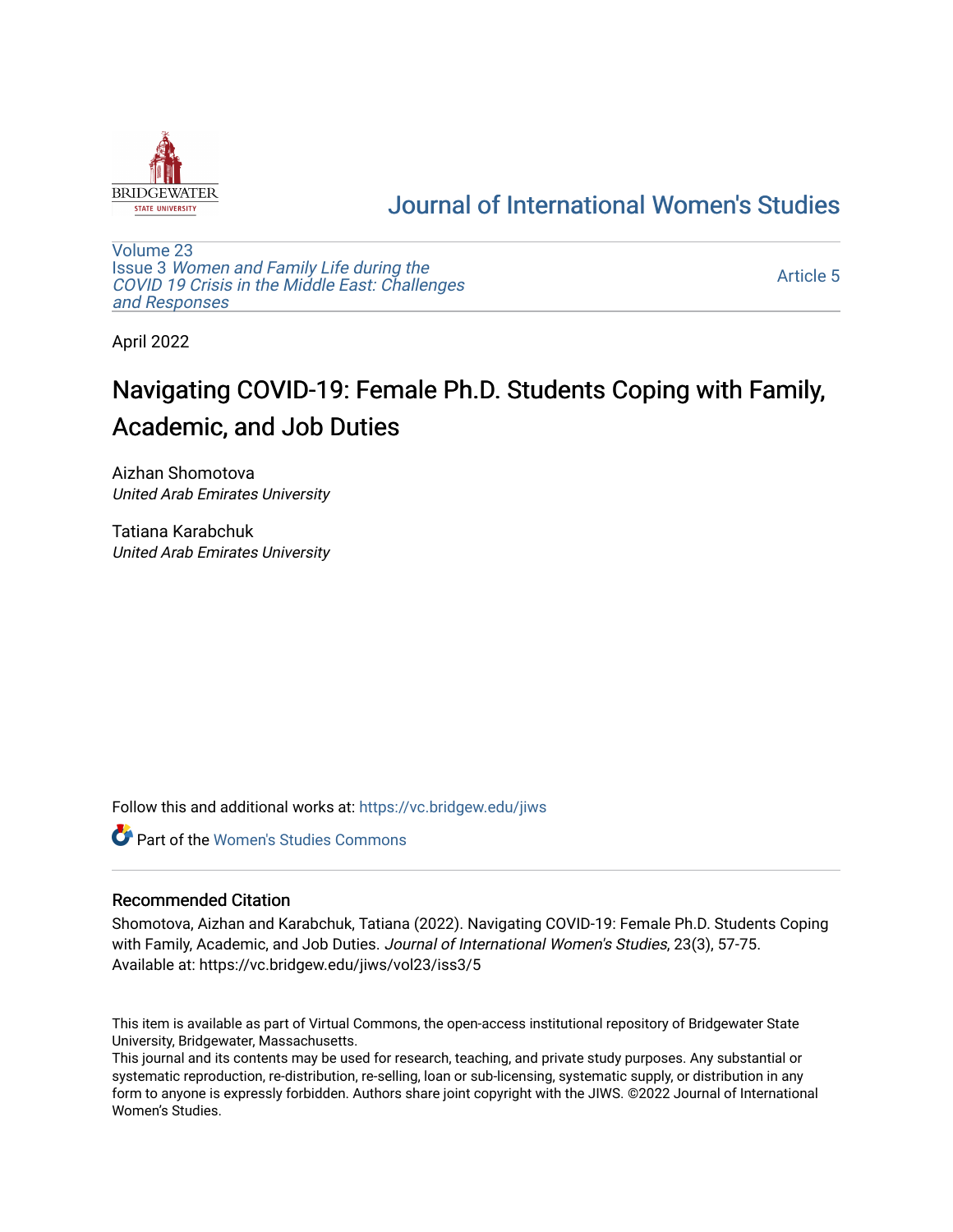#### **Navigating COVID-19: Female Ph.D. Students Coping with Family, Academic, and Job Duties**

By Aizhan Shomotova<sup>1</sup>, Tatiana Karabchuk<sup>2</sup>

#### **Abstract**

In response to the COVID-19 outbreak, many governments introduced lockdown measures in which people were expected to work and study from their homes. Schools, daycares, and extracurricular programs were temporarily closed. All students from primary to the post-graduate level were transferred to online learning. This shift added a tremendous burden and additional workload for parents who were supposed to combine their own work and supervision of the online studies of their children from home. Recent research confirmed that women took more responsibilities for household chores and care of children during the pandemic. We conducted a study on female doctoral students because women in this demographic tend to have families by that age, pursue their graduate studies, and are often involved in full-time and part-time jobs to contribute to their family income. We suggest that the gender equality sustainable development goal can be achieved through doctoral education, opportunities for combining academic careers with family responsibilities to women; and the support of women in the knowledge-based economy. Thus, the purpose of this study is to explore female Ph.D. students' lived experiences under the pressure of the pandemic and investigate the main strategies of coping with the multiple duties they had. This case study applies a qualitative methodology, interpretative phenomenological approach. The data source is the in-depth semi-structured interviews with six female Ph.D. students who comprised a homogenous and purposeful sample as they shared the same experience.

*Keywords:* Doctoral studies, Ph.D. students, Motherhood, Parenting, Female, Work-family balance, Coping strategies, COVID-19

#### **Introduction**

The pandemic outbreak of COVID-19, which began in late 2019, rapidly evolved into an international emergency affecting the economy, education, healthcare, and social development worldwide. The closure of schools and universities has affected more than 1.4 billion children in 136 countries to prevent the spread of COVID-19 (Ng, 2020). These closures increased the workload for parents, who were forced to create a suitable learning environment at home by providing their children with Internet services and electronic devices like computers, tablets, or smartphones (Sebugwaawo, 2020).

In March 2020, in response to the outbreak, the UAE government initiated a series of emergency management mechanisms, including social distancing, such as the lockdown of cities and shutting down all educational institutions (Ng, 2020). Initially, the UAE's Ministry of Education (MOE) closed schools and universities across the country for one month, and e-learning was introduced; later the online learning was extended until February 2021 with the optional choice for schools to re-open onsite if they could provide the safety conditions ("Coronavirus: UAE schools," 2020; Ng, 2020; Rasheed, 2020). From August 2021, all schools and universities

<sup>&</sup>lt;sup>1</sup> Ph.D. Student, United Arab Emirates University

<sup>2</sup> Ph.D., United Arab Emirates University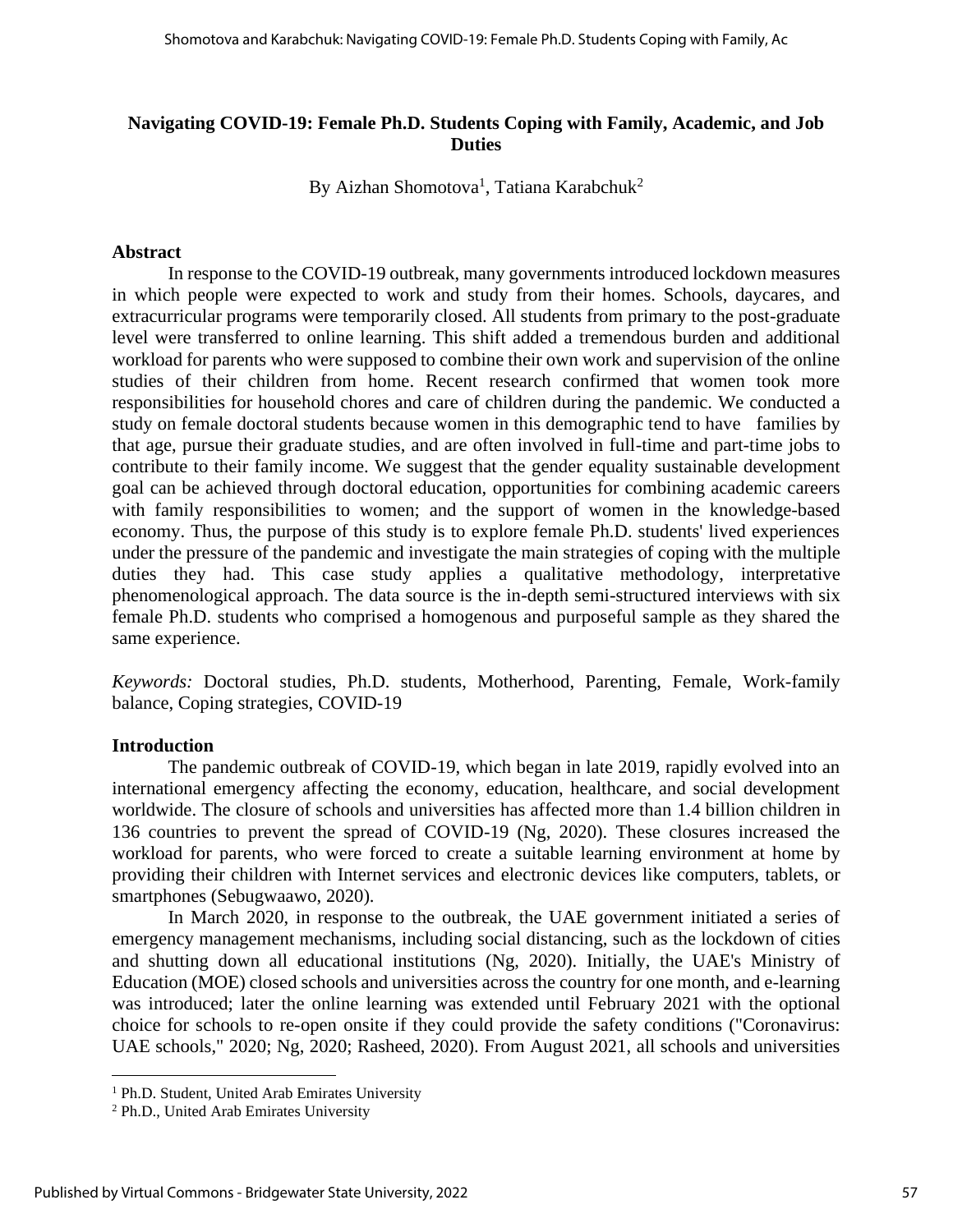were officially announced to be re-opened for physical onsite attendance but with options for hybrid modes.

For more than a year, most students in the UAE were studying from home. Moreover, with schools, daycares, and extracurricular programs closed, the need to homeschool or keep children occupied has added significantly to workloads in a way that most parents were not prepared for. In addition, a cross-national survey of 18 countries proved that women were the ones to take on more responsibilities for household chores and care of children than men during the pandemic (Azcona, Bhatt, and Love, 2020).

This research paper discusses one of the most challenging situations for women who combined family responsibilities with doctoral studies and full/part-time jobs under lockdown for almost one and half years in the UAE. It is important to note that Ph.D. studies usually overlap with the life-curve period when women start their families. Notably, in the UAE, in 1995, 45% of women got married between 20 and 25, while 8% at the age of 15-19 (Rashad, Osman, and Roudi-Fahimi, 2005). So, by the age of doing their doctoral studies (24+), female students might have two or more children.

Literature provides a thorough discussion on different strategies to cope with multiple duties for females in general, but not that much in the context of the COVID-19 lockdown and online schooling. Moreover, previous literature does not cover the work-life balance challenges for women in academia in the UAE or Gulf region. Therefore, this study sheds light on the Emirati female doctoral students' multiple daily roles (mother, doctoral student, and employee) and adds to the ongoing discussions of women's life experiences coping with family, studies, and work under the COVID-19 pandemic.

Homeschooling and care for young children can sometimes require 24 hours of assistance. The nanny/maid option was not always available due to the restrictions on receiving visitors at home under pandemic regulations and lack of family income in some cases. Sharing childcare responsibilities with husbands was one of the solutions. The common, widespread practice of involving grandparents in babysitting was also impossible due to the COVID-19 lockdown regulations on older people's isolation. In general, time pressure or uncertainty during doctoral studies can decrease Ph.D. students' well-being and performance (Cornwall et al., 2018; Corcelles et al., 2019). The pressure to cope with multiple tasks was intense during the lockdown for female doctoral students, which motivated us to study this issue from women's perspectives.

The purpose of this interpretative phenomenological study is to explore the life experiences and daily routine under the COVID-19 lockdown of female doctoral students, who combined their studies with full/part-time jobs and family responsibilities, having two or more children. Moreover, the qualitative interviews enabled us to investigate the strategies practiced by the female doctoral students coping with the multiple tasks, duties, and needs.

The results of this research have substantial policy implications. First, this research is vital to achieving gender equality sustainable development goals in doctoral education. Second, it is crucial to understand how to provide more opportunities to women to combine their academic careers and family responsibilities to stimulate fertility rates. Third, according to the current programs and country mission of female empowerment, women are essential unlocked human potential and resource power that could endorse knowledge-based economic development.

#### *Women's Work-life Balance in Academia*

Previous studies showed that women are under-represented in research (Wright, 1997; Bowl, 2003). Despite increasing numbers of women acquiring postgraduate degrees (Stroude et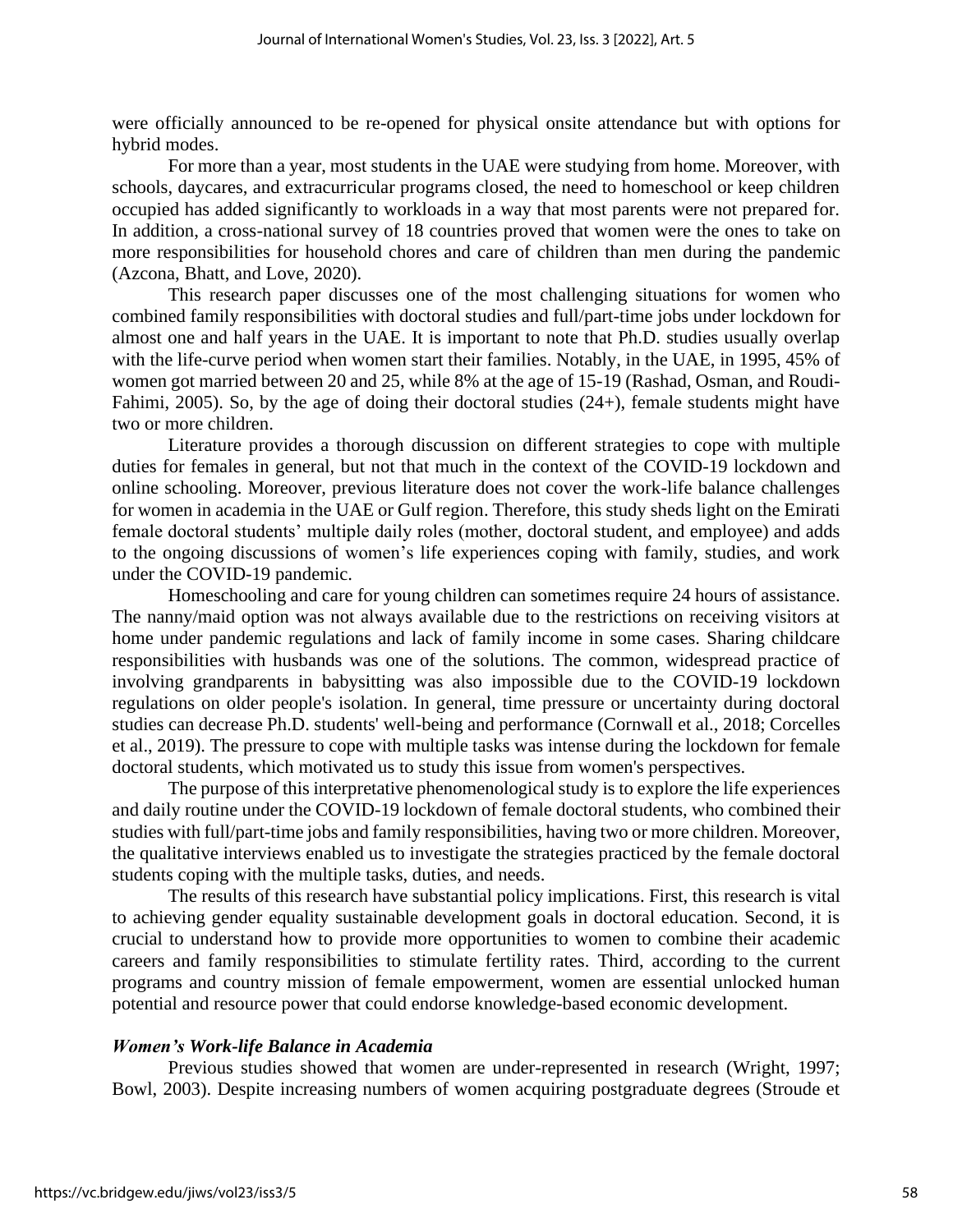al., 2015), most females find the long-term journey of doctorate studies very challenging. The most common reason is high stress from balancing home and academic life as young women are torn between their roles as a wife/mother and a doctoral student (Brown and Watson, 2010; Fathima et al., 2020). The tension and conflicts that arise from this process might be the key reasons why many women choose to drop doctoral programs (Rockinson-Szapkiw et al., 2017). Women in academia experienced more exhaustion and family-related challenges than male academics which leads to slower progression and fewer career achievements (Fox et al., 2011; Beddoes & Pawley, 2013; Huppatz et al., 2019; McAlpine et al., 2020; Ren & Caudle, 2020). Furthermore, women in academia faced higher work pressure from publication demands (Li & Shen, 2020).

Despite that, men in academia were generally seen to take a lesser parenting role than women (Harris et al., 2019). Those men who shared childcare and domestic work with their partners reported that having children delayed their research career progression (Baker, 2016). Junior male tenure-track faculty with children believed that faculty mothers are disadvantaged to a greater extent than faculty fathers (Reddick et al., 2012).

In addition, when a female Ph.D. student cannot cope with her doctoral studies, family and friends often advise them to quit, saying that their life should be focused on family and the home (Carter et al., 2013). Work-life balance was a statistically significant predictor of abandoning doctoral studies for women with small children, especially for mothers who try to provide maximum support for their children's needs (Ward & Wolf-Wendel, 2004; McAlpine et al., 2020).

Financial support from family, household management, safe childcare facilities, flexible work timings to accommodate family duties, and support from research co-workers can help women scientists achieve work-life balance (Boussemart, 2016, Fathima et al., 2020). Moreover, female scholars use behavioral, interpersonal, and intrapersonal strategies (Ren and Caudle, 2016) as well as they try to engage themselves in recreational activities, relaxation, hobbies, and exercise to cope with work-life conflict pressure (Fathima et al., 2020; Cornwall et al., 2019). Very often to balance family and doctoral studies, mothers take their children to daycare (Maunula, 2017).

This qualitative study is critical to highlight women's struggles in academia. As the literature review discussed above, women are more disadvantaged than men in terms of work-life balance (Wilson, 2003; Morrison et al., 2011; Beddoes & Pawley, 2013; Huppatz et al., 2019; McAlpine et al., 2020; Ren & Caudle, 2020). With the COVID-19 outbreak this balance became even more challenging to maintain. During the COVID-19 pandemic lockdown period, the Ph.D. parents were "double-locked" with multiple burdens of new responsibilities without any childcare support, especially when he/she is the only caregiver in the household (Abdellatif and Gatto, 2020).

Despite dozens of publications on female work-life balance in academia, there are no papers about female doctoral students coping with work-study-family conflict under the COVID-19 pandemic outbreak in the UAE. Therefore, this qualitative study sheds lights on the described gender social challenges and strategies practiced by the female doctoral students to cope with the multiple tasks and needs.

#### **Methodology**

#### *Study Design*

The selected data collection and analysis method is the interpretative phenomenological Analysis (IPA) (Smith et al., 2009). IPA provides more in-depth data collection than the general inductive approach (Alase, 2017). This method allowed the participants to discuss their personal lives and coping strategies with multiple duties and demands within the COVID-19 context, which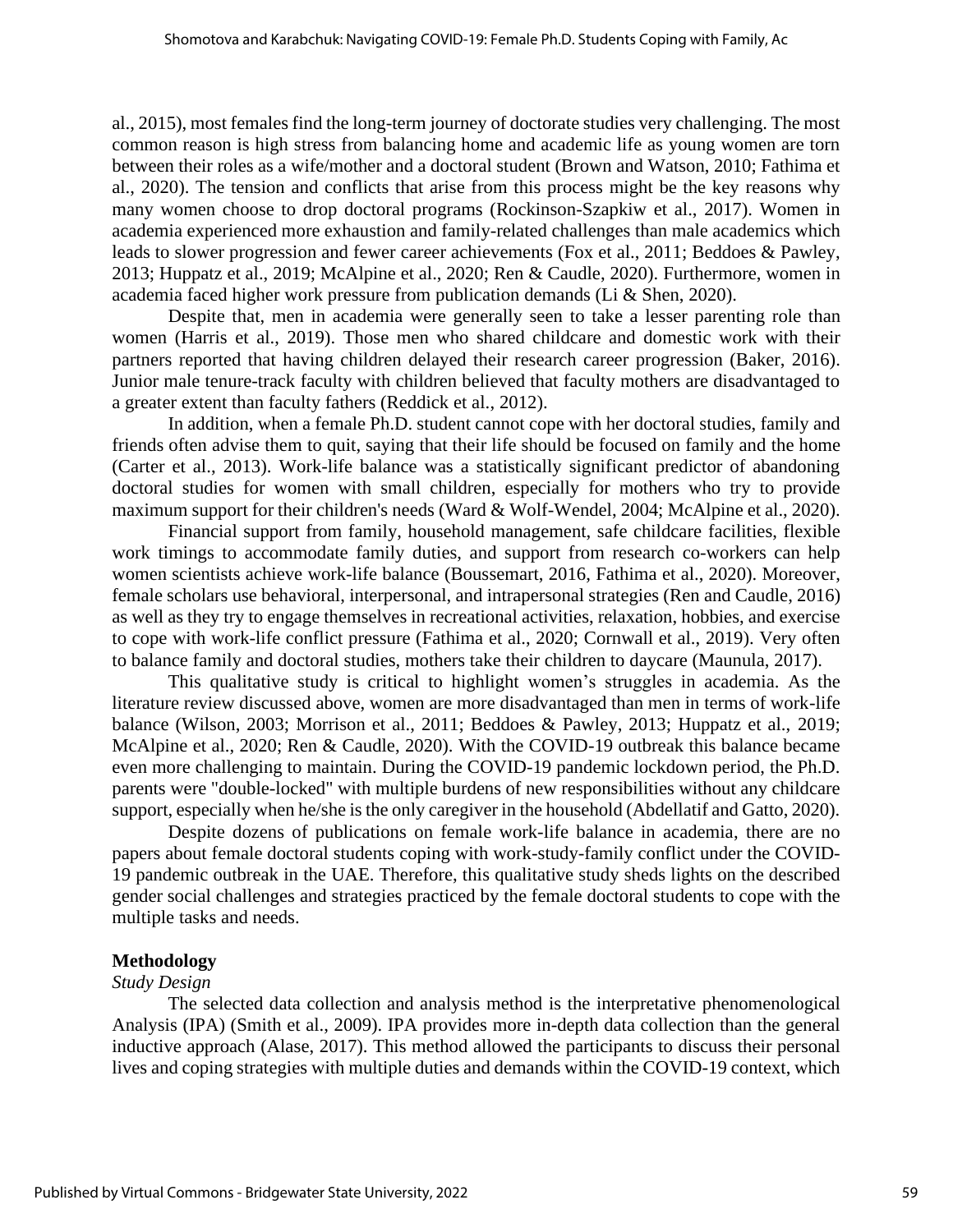could be treated as a 'lived' experience of a "critical crossroad" that significantly affected a participant's life (McCormack and Joseph, 2018).

This study is based on the in-depth semi-structured interviews that were conducted via the online communication program "Zoom". The interviews were designed to explore perceptions of the 'lived' experiences from an empathetic standpoint (Fontana & Frey, 2008). This type of interview facilitates a space in which participants feel comfortable considering aspects of their lives (Spiers, & Smith, 2019). Semi-structured, one-to-one interviews have tended to be the preferred means for collecting 'lived' experiences with sensitive details (Reid, Flowers, & Larkin, 2005) as they are easily managed, allowing a rapport to be developed and giving participants the space to think, speak, and be heard (Smiths et al., 2009).

## *Data Collection Process*

Interviews were run in English and were audio/video-recorded in Zoom, then transcribed using Otter.ai. Interviews lasted between 35 to 60 mins and were collected in November-December 2020. Before the interview, the researchers showed the consent form on the shared screen in the online Zoom meeting, informed and explained to participants of the study what to expect from the interview and what likely outcomes of data analysis might be, particularly, the inclusion of verbatim extracts in published reports. The participants read the informed consent and signed it before the interview was collected. Ethical approval was obtained from Social Science Human Research Ethics Committee at the UAE University. To protect anonymity, the participants' names were coded and only those characteristics were listed that are relevant to the nature of the study. The interview consisted of open-ended questions on the interviewees' demographics, job-related, family-related, and doctoral study-related questions.

## *Participants' Selection Criteria*

IPA advocates purposive homogeneous sampling, meaning that groups of participants should be deliberately selected and have meaningful features in common, such as age, gender, or socioeconomic status, etc. (Smith et al., 2009). The selected interviewees fit these IPA criteria as all six female participants are in their 30s, of the same nationality, and are doctoral students at the same college at one university in the UAE. Table 1 describes the characteristics of the participants. The participants openly shared their personal experiences and replied to the questions in detail.

| # | <b>Partici</b><br>pants'<br>coded<br>names | Age | Family<br>status and<br>number of<br>children<br>and their<br>ages | <b>Nationalit</b><br>у | <b>PhD</b><br><b>Year in</b> | Type of job,<br>year of<br>working<br>experience | Husband's<br>type of job<br>and mode of<br>work during<br>pandemic<br>outbreak | <b>Number of</b><br>nannies<br>and<br>housemaid<br><b>S</b> |
|---|--------------------------------------------|-----|--------------------------------------------------------------------|------------------------|------------------------------|--------------------------------------------------|--------------------------------------------------------------------------------|-------------------------------------------------------------|
|   | Latifa                                     | 35  | Married,<br>4 children<br>(ages: $1, 4$ ,<br>$9, 11$ .             | Emirati,<br>Al Ain     | second<br>year               | Full-time                                        | Full-time,<br>online.                                                          | 1 nanny, $1$<br>cook                                        |

## **Table 1: Interviewees' Background**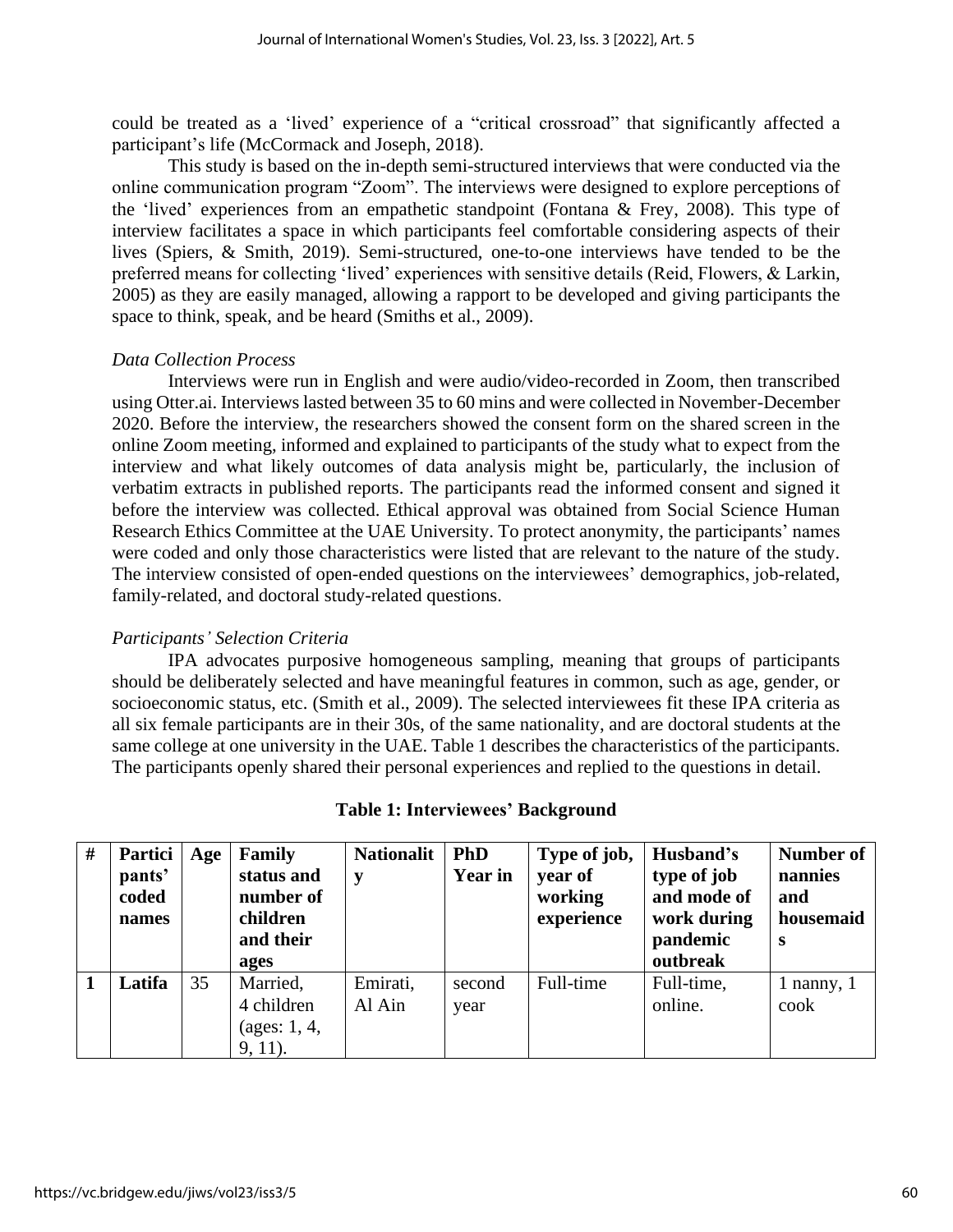| $\overline{2}$          | <b>Maria</b> | 30 | Married, 2             | Emirati,   | second | Full-time | Full-time,   |                |
|-------------------------|--------------|----|------------------------|------------|--------|-----------|--------------|----------------|
|                         | m            |    | children               | <b>RAK</b> | year   |           | online.      | housemaid      |
|                         |              |    | (twins 5)              |            |        |           |              |                |
|                         |              |    | years)                 |            |        |           |              |                |
|                         |              |    |                        |            |        |           |              |                |
| 3                       | Leila        | 34 | Married,               | Emirati,   | second | RA Part-  | Full-time,   | $\overline{2}$ |
|                         |              |    | 3 children             | Sharjah    | year   | time      | online from  | housemaids     |
|                         |              |    | (ages: $1.5, 5,$       |            |        |           | March-May,   | (nannies)      |
|                         |              |    | 8).                    |            |        |           | then onsite. |                |
|                         |              |    |                        |            |        |           |              |                |
|                         |              |    |                        |            |        |           |              |                |
| $\overline{\mathbf{4}}$ | <b>Hind</b>  | 35 | Married,               | Emirati,   | second | Full-time | Full-time,   | $\mathbf{1}$   |
|                         |              |    | 4 children             | Fujairah   | year   |           | army onsite. | housemaid      |
|                         |              |    | $(\text{ages: } 3, 7,$ |            |        |           |              | and 1          |
|                         |              |    | $10, 15$ ).            |            |        |           |              | driver         |
| 5                       | Aisha        | 39 | Married,               | Emirati,   | third  | Full-time | Full-time,   | 2 nannies,     |
|                         |              |    | 5 children             | Al Ain     | year   |           | army onsite. | one cook,      |
|                         |              |    | $(\text{ages: } 3, 4,$ |            |        |           |              | one driver     |
|                         |              |    | $10, 15, 16$ .         |            |        |           |              |                |
|                         |              |    |                        |            |        |           |              |                |
| 6                       | Fatim        | 30 | Married,               | Emirati,   | fourth | Full-time | Full-time,   | 1 nanny        |
|                         | a            |    | 3 children             | Abu Dhabi  | year   |           | online       | and 1          |
|                         |              |    | $(\text{ages: } 3, 7,$ |            |        |           |              | housemaid.     |
|                         |              |    | 9).                    |            |        |           |              |                |

## *Authors' Personal Reflexivity*

The authors strictly followed the selected IPA approach data collection and data analysis steps (Smith et al., 2009). IPA researchers must be reflexive: they must consider the possible impact of their own experiences, assumptions, and preconceptions on the research process (Smith and Osborn, 2008).

Both authors are females in academia from the same higher education institution as the participants: a Ph.D. student and an associate professor. Both authors of the article have children and faced similar work-family challenges during the COVID-19 pandemic. Thus, as the described participants' experiences were clear and understandable, what is required by the IPA research approach (engaging in a double hermeneutic) is to provide transparent and objective interpretations of the data collected and to analyze it with minimal bias (Smith et al., 2009). The familiarity with participants in person allowed the authors to be fully engaged during the interviews.

## *Analytical Strategy (IPA steps) and Data Coding Procedures*

The essential part of the qualitative research process is data coding procedures (Alase, 2017). The data analysis of the IPA is described as an iterative and inductive cycle (Smith, 2007; Larkin, Watts & Clifton, 2006). The authors follow Smith et al. (2009) and Alase (2017) to implement qualitative analysis of the IPA interviews.

First, interview transcripts of the individual cases were read several times with line-by-line analysis (i.e., coding) of each participant's experiential cases, concerns, and perceptions (Larkin et al., 2006). At the same time, with an idiographic focus, emergent patterns were identified in single cases, and the notes of potential themes were made across multiple cases. Second, the themes were interpreted in detail to establish interrelationships between them and then organized to develop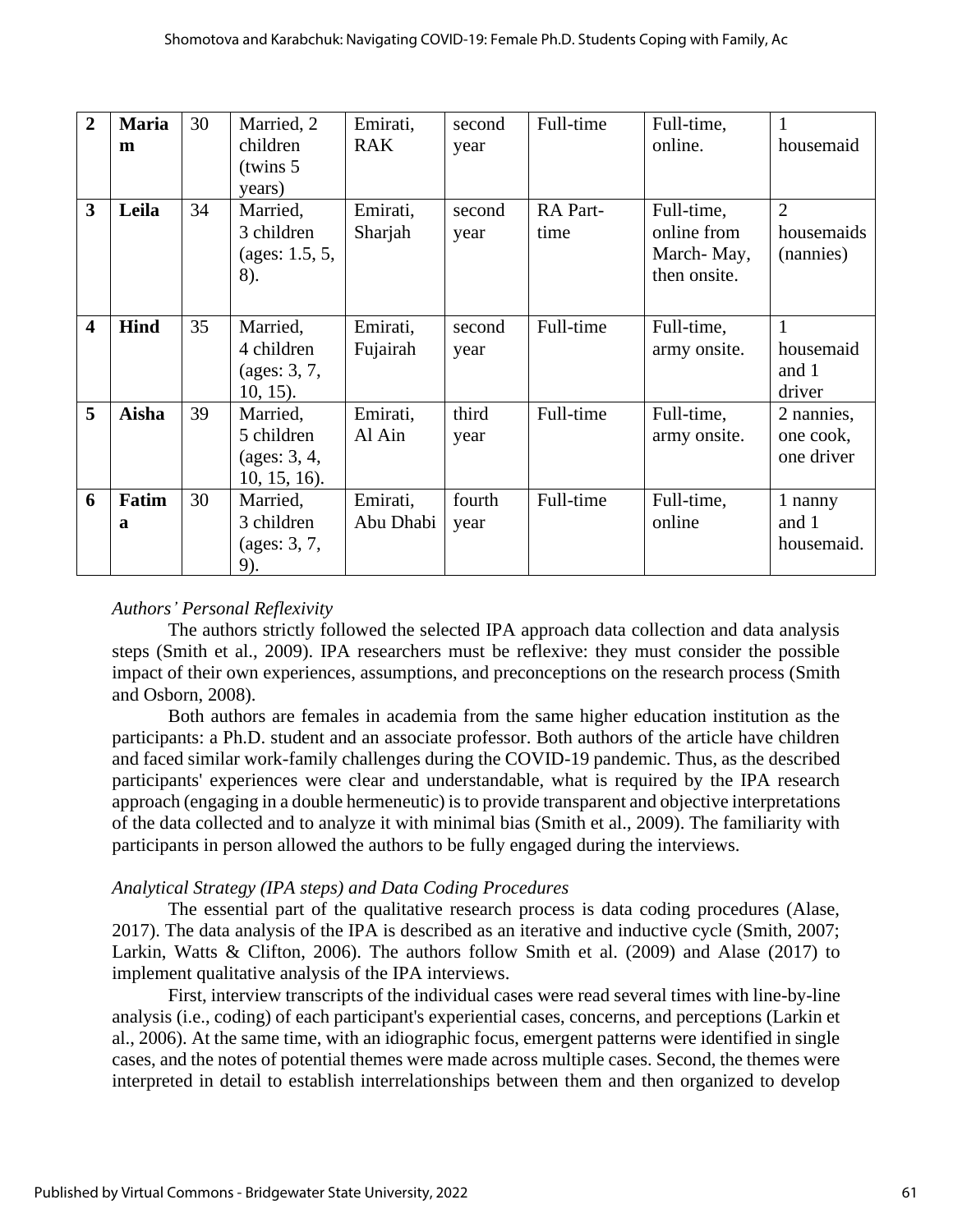meaningful statements that made sense of the participants' experiences. Last, the table of the final structure of subordinate themes was developed to illustrate the relationship between themes.

The initial analysis sought to develop an understanding of the females' experience during first months of lockdown of the pandemic outbreak and their coping strategies. The following topics were outlined: (1) ranking of family, job, and doctoral study related tasks (2) the first two weeks of experience of balancing study, work, and family life under lockdown context; (3) daily routine during the lockdown; (4) emotional state about participants' life with multiple duties during pandemic; and (5) individual coping strategies with multitasking.

The authors identified super-ordinate themes of coping strategies with multitasking that have few variations of sub-themes across the interviews' transcripts. After identifying recurrent themes, Table 2 below visually shows the interconnections between the recurrent group themes.

|                           |                                                                            | <b>Contributing participants</b> |        |                  |                  |                  |                  |  |
|---------------------------|----------------------------------------------------------------------------|----------------------------------|--------|------------------|------------------|------------------|------------------|--|
| Super-ordinate            |                                                                            | Latifa                           | Mariam | Hind             | Leila            | Fatima           | Aisha            |  |
| theme                     | <b>Sub-themes</b>                                                          | (35)                             | (30)   | (35)             | (34)             | (30)             | (39)             |  |
|                           |                                                                            | years                            | years  | years            | years            | years            | years            |  |
|                           |                                                                            | old)                             | old)   | old)             | old)             | old)             | old)             |  |
|                           |                                                                            |                                  |        |                  |                  |                  |                  |  |
|                           | Rearranging the<br>schedule/timetable                                      | V                                |        | $\boldsymbol{V}$ | $\boldsymbol{V}$ |                  |                  |  |
| Time                      | Planning every hour                                                        | V                                |        | $\boldsymbol{V}$ |                  |                  | V                |  |
| management                | of the day in the<br>morning                                               |                                  |        |                  |                  |                  |                  |  |
|                           | Using sticky notes<br>around the house                                     | V                                |        | $\boldsymbol{V}$ |                  |                  |                  |  |
|                           | Managing and<br>planning time for<br>others (nannies and<br>children)      | V                                |        | $\boldsymbol{V}$ |                  |                  | $\boldsymbol{V}$ |  |
|                           | Sleeping shorter<br>hours and working at<br>nights when kids are<br>asleep |                                  |        | V                | $\overline{V}$   | V                |                  |  |
|                           |                                                                            |                                  |        |                  |                  |                  |                  |  |
| <b>Task</b><br>management | Making a to-do-list<br>and following up                                    | $\boldsymbol{V}$                 |        |                  |                  |                  | $\boldsymbol{V}$ |  |
|                           | Prioritization of the<br>tasks                                             | $\boldsymbol{V}$                 |        |                  | $\boldsymbol{V}$ |                  | $\boldsymbol{V}$ |  |
|                           | Focusing on one task                                                       |                                  |        |                  | $\overline{V}$   | $\boldsymbol{V}$ |                  |  |
|                           |                                                                            |                                  |        |                  |                  |                  |                  |  |
| Emotional                 | Talking to positive                                                        |                                  |        | $\boldsymbol{V}$ |                  |                  | $\boldsymbol{V}$ |  |
| support and help          | people                                                                     |                                  |        |                  |                  |                  |                  |  |
| from the others           | Nanny's help                                                               | $\boldsymbol{V}$                 |        |                  | $\boldsymbol{V}$ |                  | $\boldsymbol{V}$ |  |

**Table 2: Super-ordinate Themes, Sub-themes, and Contributing Participants**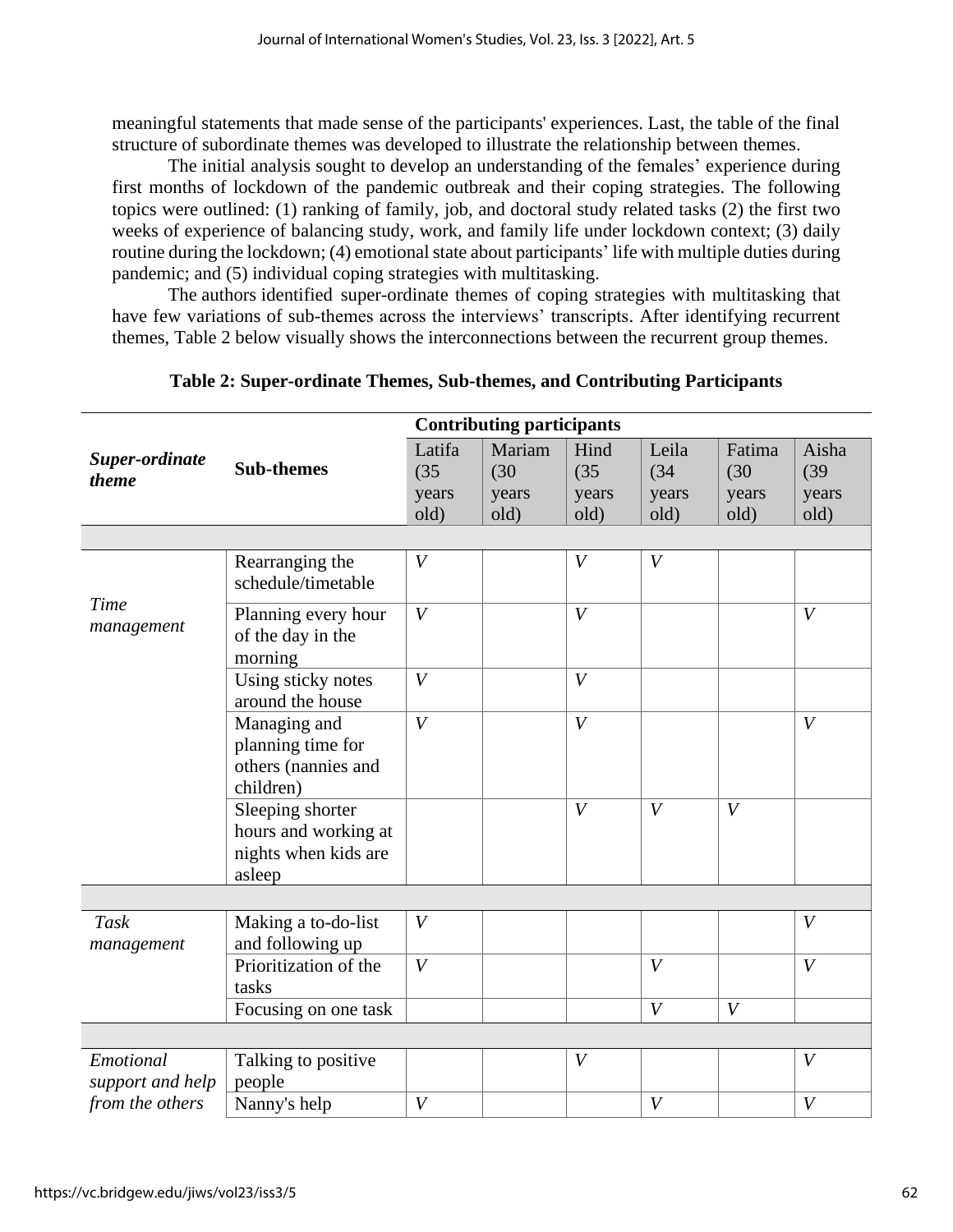|               | Husbands' help        | $\boldsymbol{V}$ | V                | V                | $\boldsymbol{V}$ | $\boldsymbol{V}$ | $\boldsymbol{V}$ |
|---------------|-----------------------|------------------|------------------|------------------|------------------|------------------|------------------|
|               | Mothers' help         | $\boldsymbol{V}$ |                  | V                | $\boldsymbol{V}$ |                  | V                |
|               | Teachers' support and |                  | $\boldsymbol{V}$ |                  | $\boldsymbol{V}$ |                  |                  |
|               | understanding         |                  |                  |                  |                  |                  |                  |
|               | (Children's school)   |                  |                  |                  |                  |                  |                  |
|               | Professors' support   |                  | V                |                  |                  |                  | V                |
|               | and understanding     |                  |                  |                  |                  |                  |                  |
|               | (PhD Studies)         |                  |                  |                  |                  |                  |                  |
|               |                       |                  |                  |                  |                  |                  |                  |
| Delegation of | Delegation to eldest  | $\boldsymbol{V}$ |                  | $\boldsymbol{V}$ | $\boldsymbol{V}$ |                  | $\boldsymbol{V}$ |
| tasks         | kids                  |                  |                  |                  |                  |                  |                  |
|               | Distribution of tasks |                  |                  | V                | $\boldsymbol{V}$ |                  | V                |
|               |                       |                  |                  |                  |                  |                  |                  |
|               | to every child        |                  |                  |                  |                  |                  |                  |
|               | Sharing the tasks     |                  | V                | V                | $\boldsymbol{V}$ | V                |                  |
|               | between spouses       |                  |                  |                  |                  |                  |                  |
|               |                       |                  |                  |                  |                  |                  |                  |
| Recreational  | Attending online      |                  |                  | $\boldsymbol{V}$ | $\boldsymbol{V}$ | V                | $\boldsymbol{V}$ |
| activities    | courses and webinars  |                  |                  |                  |                  |                  |                  |
|               | Listening to podcasts | $\boldsymbol{V}$ |                  | $\boldsymbol{V}$ |                  | V                |                  |
|               | and watching videos   |                  |                  |                  |                  |                  |                  |
|               | Hobbies               |                  |                  |                  | $\boldsymbol{V}$ | V                | V                |
|               | Family activities     |                  |                  | $\boldsymbol{V}$ | $\boldsymbol{V}$ |                  | V                |
|               | Doing physical        |                  | $\boldsymbol{V}$ |                  | $\boldsymbol{V}$ |                  | $\boldsymbol{V}$ |
|               | exercises             |                  |                  |                  |                  |                  |                  |

## *Findings*

The questions during the interviews were asked in chronological order of the lived experience of the COVID-19 pandemic lockdown. The interviews were focused on managing three types of duties: family, job, and Ph.D. studies. The participants were asked to share their experiences and challenges in each of the mentioned domains. It would be essential to start the discussion of the results by declaring that the priority in life for all the interviewed Ph.D. female students were family tasks, then they put their jobs or Ph.D. studies. It speaks for the context of Arab culture, which often puts the family first over everything (Lambert & Pasha-Zaidi, 2015).

The participants used the present simple and future simple tenses while telling their stories, though they referred to the lockdown experience. It should be noted that English is not their first language, and they were not focusing on grammar while speaking. It may relate to the fact that they had a strong sense of struggle at that period, so they still had this feeling about that challenging experience during the interview. Moreover, participants often used the word 'like' in their answers that may refer to the more approximate example of things as they tried to recall their exact actions in the past and draw a clear picture of that experience.

## *First Two Weeks of Lockdown under the Pandemic Outbreak*

The first couple of weeks as well as the first few months were identified as the most difficult to adjust to the lockdown situation and online schooling. Though mothers indicated their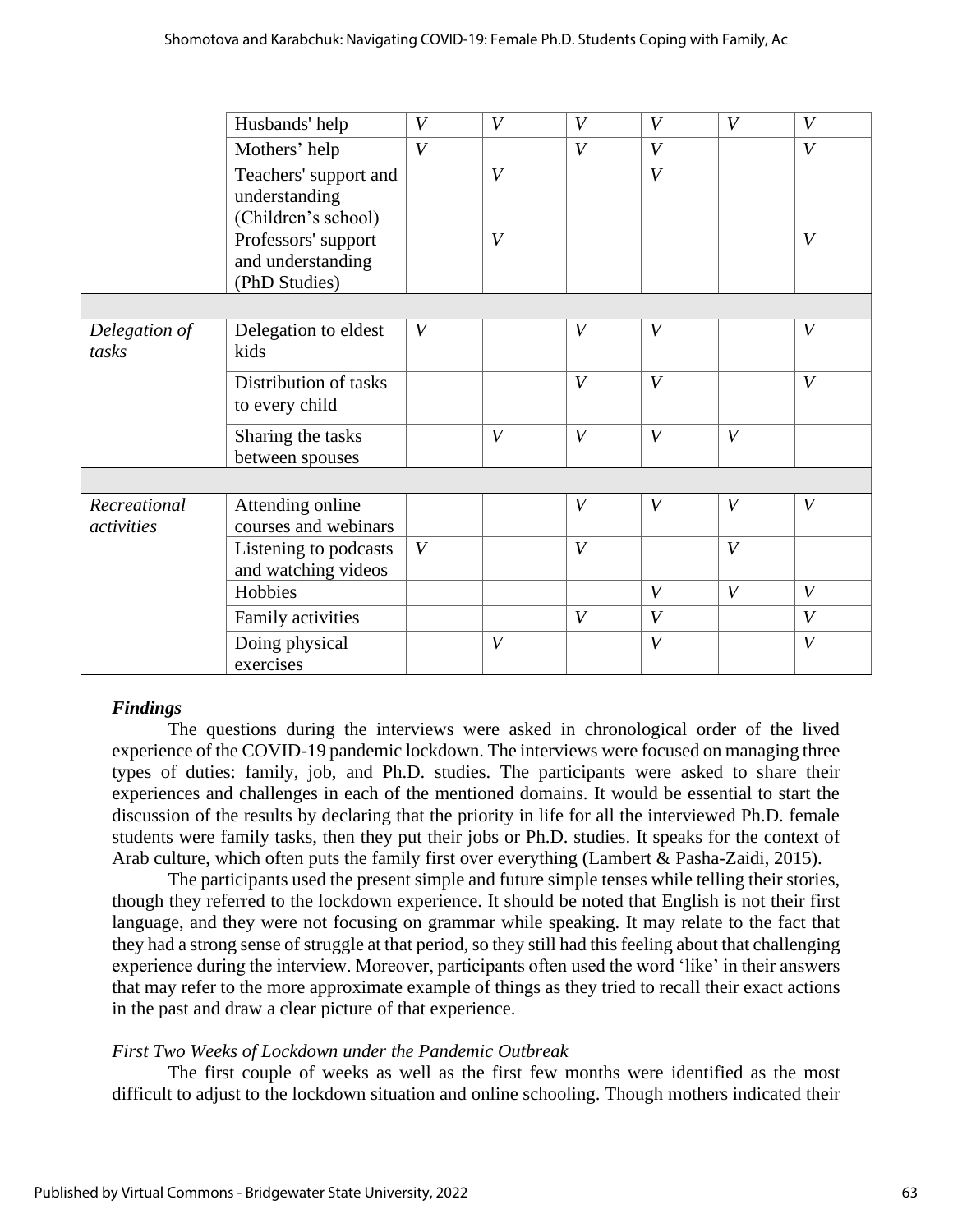families as being a priority, they did not pay much attention to their children and families during the first two weeks of lockdown. And after they had started receiving signals from schools on 'unaccomplished homework' or 'dropped performance' they responded accordingly. Notably, younger children needed more support and guidance from their mothers in their online schooling.

*I had to sit with my daughter, especially, she did not know how to use the iPad. I had to teach her a lot of things that she didn't know how to use. So, we really spent a lot of time* (Leila, 34, three children, part-time job).

Due to the unexpected transition to online learning, mothers were not ready to spend much time on their children homeschooling, in addition to their personal adaptation to distance working and studying.

*At the beginning, I started to talk to their teachers, like, please don't give them so many tasks. I'm a working mother and I am doing my own study. (Mariam, 30, twins, full-time job).*

It was tough for the mothers to organize free time and space to pursue their job tasks. Many of the female doctoral students were employed as instructors to teach courses. Their teaching shifted to online modes too. Challenges of online work responsibilities and supervision of one's own children's online studies put much stress on the mothers.

*I was missing deadlines in my job; it became very disorganized. Yeah, until the summer, that was a very bad time. So, it became very stressful, and exhausting, and time consuming* (Latifa, 35, four children, full-time job).

For all the participants, doctoral studies were a dream and personal development goal. Despite all the difficulties, at the beginning of the lockdown, none of the respondents wanted to abandon their studies, while quitting the job was a common contemplation for them.

*I tried to quit from job many times; it was hard. The stress in the work raised dramatically, everything was online. And my PhD was like extremely in danger. I never think of quitting of PhD at that time. I don't know why because this is something I want to do. So, I just think about quitting the work like several times* (Hind, 35, four children, full-time job).

*PhD is another responsibility; I have a full fellowship. And it is one of the dreams that I've been thinking about for a very long time. I didn't want to drop out or you know, just stop because of this new occurrence of the COVID* (Leila, 34, three children, part-time job).

## *Daily Routine during COVID-19 Pandemic Lockdown*

All participants shared a similar daily routine during the pandemic lockdown. They were waking up early and starting their day preparing their kids for homeschooling: giving them breakfast and setting up the technology. At 8 am they were beginning their job duties online. In parallel, they were constantly checking on children, especially younger ones who were not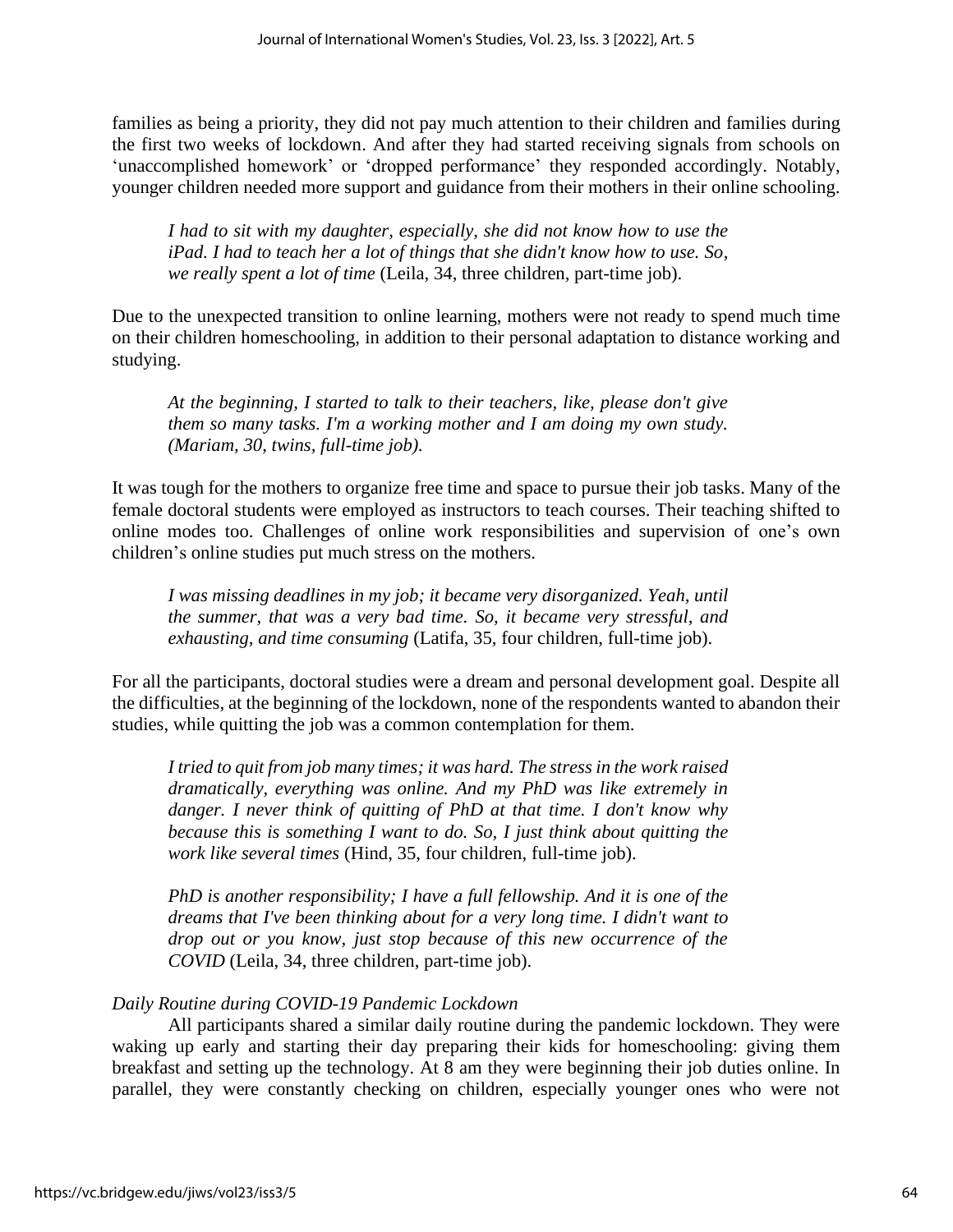experienced in online learning and required help and guidance during the classes. The job duties were officially finishing between 12:00 pm and 2:00 pm. However, most of the time, the online work mode required them to continue longer hours and be attached to their emails for process coordination, incoming inquiries, announcements, and other administrative communication.

*I continue working on my, my work, emails, and tasks during evening, I continue working because your boss can WhatsApp you or call you to finish a certain task. We were working remotely, but that doesn't mean we are working 24 hours* (Mariam, 30, twins, full-time job).

…*But now with online emailing a lot, sending emails, sending announcements explaining everything through emails, and many students they are not available, or they are not present in the class. They don't attend the classes. After that, they will start asking questions. So, I continue, like, office hours and meeting and professional development related to the work till, three, and sometimes four* (Fatima, 30, three children, full-time job).

In the afternoon, from 2:00 pm till 4:00/5:00 pm, mothers spent time with their children, helping with the homework. Some participants mentioned having a short break after their work if it was possible. In case of extended hours of job duties, the time with children was postponed to later hours of the day, but they all mentioned spending at least two hours per day with the children to follow up on their studies. A few days a week in the afternoon, the participants had their doctoral classes online. Mainly, those days were worse than others to coordinate and fully participate in all the parallel tasks. Often, mothers let their children play outside in the garden to have "some time to work." If female doctoral students were not able to balance two demands simultaneously, they selected personal duties over the children's duties.

*So, when I have my class, I skip their [children's] classes. They didn't attend the classes, because I need to attend my classes* (Mariam, 30, twins, fulltime job).

In the evening after 5 pm, women had their family dinners and then prepared their children for bed by around 8:00-10:00 pm. Very often, female doctoral students started working on their own studies' assignments late in the evenings, when children had gone to bed.

*At the evening, I put them to sleep and after that I start my PhD study.* (Fatima, 30, three children, full-time job).

*And you know, for the work of the PhD, if I have, like, writing assignments and so on, I usually do it at night when I'm done with everything, and my kids are relaxing... I sit and then I sleep late. One point you should know about me I sleep less than five hours sometimes* (Hind, 35, four children, full-time job).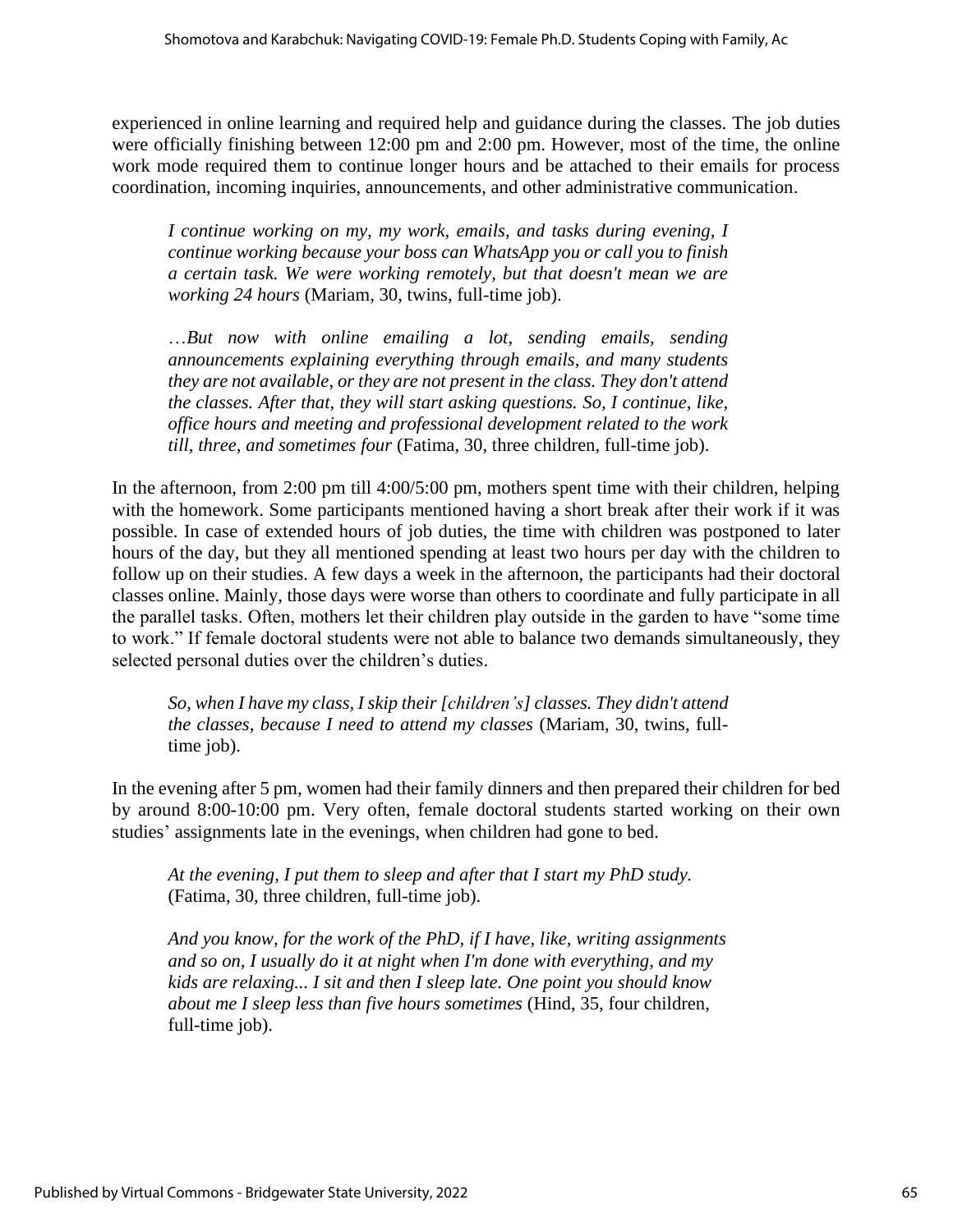*I couldn't do any work until my kids went to sleep. So, after they slept, I started my own studying, working on my deadlines* (Leila, 34, three children, part-time job).

#### *Emotional Well-being of Female Doctoral Students during the COVID-19 Pandemic*

In IPA qualitative interview analysis, it is crucial to identify what matters to participants (Larkin and Thompson, 2012). The collected data consistently showed how stressful it was for the female doctoral students to be locked with online learning for their children and their own studies. The pressure accounted for a negative impact on their mental health. The interviews all pointed out exhaustion, anxiety, stress, depression, demotivation, and frustration faced by many working mothers across the Globe (Clancy, 2020; Guy and Arthur, 2020). During interviews, participants used the verb 'imagine' which could demonstrate that they were seeking empathy and understanding of their experience of "survival" through this challenging and stressful period in their lives. Notably, the continuous anxiety and exhaustion resulted in an extended effect of having negative expectations of the future days that reflected in uncontrolled behavior reactions (e.g., screaming or shouting) and bad attitudes to oneself and others, particularly children.

*I started getting very anxious, very exhausted, I would wake up already dreading how difficult this day was. This is when we started and when the baby was much younger. So, I would say from March until the summer of you know, this summer, I was always angry, I was screaming a lot. I was fighting a lot. I was negative, I treated my children and myself badly* (Latifa, 35, four children, full-time job).

*There was anger. Yeah, and even I could remember my daughter telling me that, 'why you're angry?' Like I was, you know, I was angry all the time. You know, you just don't know what to do to get it less, by time, by time it gets less* (Hind, 35, four children, full-time job).

#### *Coping Strategies for Multitasking under COVID-19 Lockdown*

This section analyses the patterned strategies of female doctoral students when it comes to coping with multiple demands from different social roles under the lockdown. To deal with different types of pressure and stress, the female doctoral students applied a multitasking regime to their daily routine discussed above. The interview narratives identified the following strategies used by these women to keep their doctoral studies, jobs, and family duties going.

#### *Time Management*

In line with previous studies, the interviews showed that time management was a vital tool in multitasking for female doctoral students (Maunula, 2017). Therefore, the participants' first strategy to adapt to the new normal life of online working-studying-schooling was the rearrangement of their schedule or timetable, particularly the time to wake up and go to bed. Daily plans of every hour helped in confusing and anxious situations. Moreover, it was essential to manage and plan the time for the participants themselves and other family members, including nannies.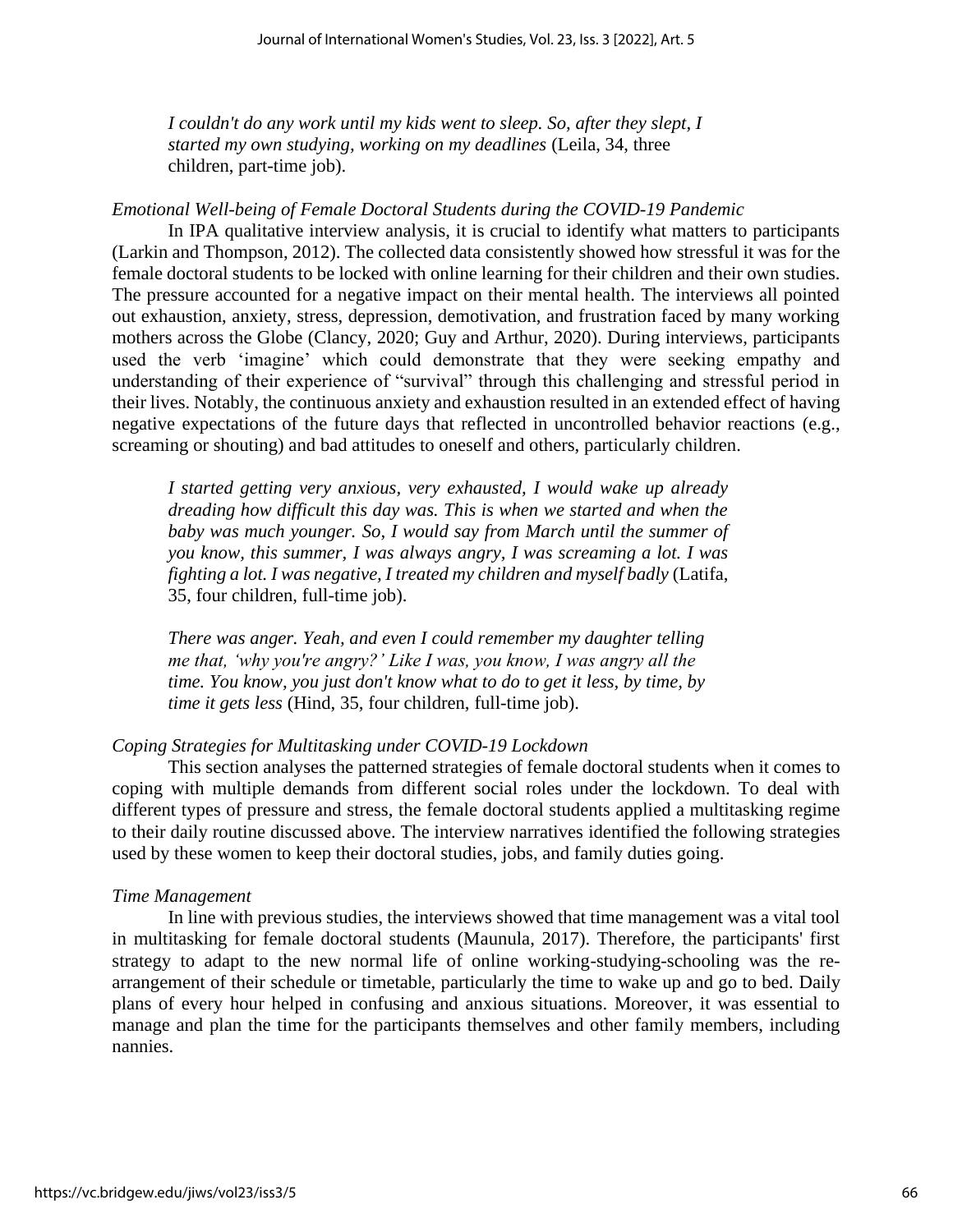*…And once I had that plan, I was able to if I start getting confused, or nervous or anxious, I would be able to fall back on the plan… Oh, wait, it's one o'clock, I have a break. Now just relax. Don't worry about anything. Or Oh! it's four o'clock, okay, the kids should be done with the homework now… So, the planning helped me a lot*. (Latifa, 35, four children, full-time job)

*First of all, I have to manage my time, and manage the time of my nannies and children*. (Aisha, 39, five children, full-time job)

#### *Task Management*

Preparing 'to-do-lists' for the day separately for job-related tasks and doctoral studies, prioritizing the tasks on the list, helped female doctoral students to organize their time better and finish the tasks faster. Alternatively, the interviewed doctoral students chose to focus on one task until it was accomplished.

*I have to a do to-do-list so that I know what things I have to finish today, what is required from me or from my employees to finish and to see what tasks I have for university.* (Aisha, 39, five children, full-time job)

#### *Emotional Support and Help from Others*

Another good strategy that helped in coping with multiple demands was help and support from other people. Before the pandemic, doctoral students' mothers could visit and help with children while they had classes. During the lockdown, it was not possible. So, mothers with young children less than three years old needed more help from their nannies. It should be underlined that all the participants had nannies or housemaids who helped them with the children and housework. Most mothers in the UAE consider nannies or housemaids' help as relatively common and affordable "live-in childcare" (Dickson, 2019). Participants' husbands provided significant support during this challenging period as some of them worked online or stayed home on temporary leave.

*I* will be moving between the two kids. And of course, the baby is crawling *all over the place. And one of the housemaids is helping me with a baby* (Leila, 34, three children, part-time job).

*If I had classes, the nanny would hold the baby. And then when the baby needed milk, I would give my students a break and feed the baby* (Latifa, 35, four children, full-time job).

*Now the biggest advantage, at least there is something positive. My husband was just staying at home because of pandemic because he is working at the airport. And the entire airport was closed. So, he was helping them with homework* (Fatima, 30, three children, full-time job).

*It was really hard, but, with some encouragement from my husband and his support as well, just to let me come down, he was taking some of my*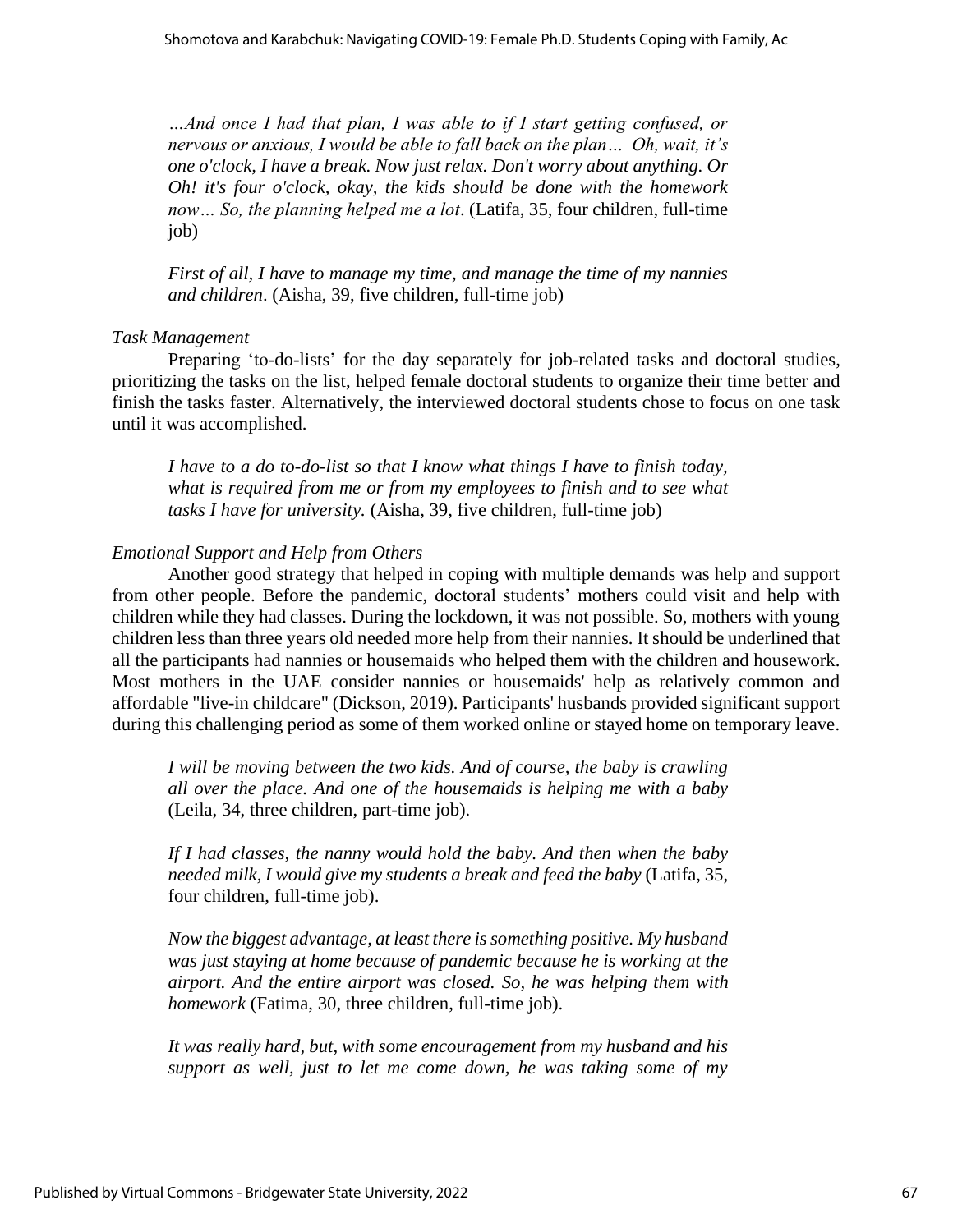*responsibilities, sitting with the kids, doing their homework, that helped me to go over hard time* (Mariam, 30, twins, full-time job).

With the lessened lockdown restrictions, the participants asked their mothers for help in looking after the children.

*If I have any classes during that time, I will pack all our bags and we will go to my mother's house. She will watch the kids while I have my class* (Leila, 34, three children, part-time job).

*You know, when I started going to my mom's house, I took my kids there like for hours. That made me free for some hours* (Hind, 35, four children, fulltime job).

#### *Delegation of Tasks*

Having elder children enabled additional help via delegating them some house chores or childcare of younger siblings. Another strategy was teaching children to accomplish some tasks independently.

*When I'm busy with one of them. I let the other one help her like sit with her* (Hind, 35, four children, full-time job).

*But I don't try and waste my time on anything that could be, you know, delegated, or that could be ignored, or that is not so important anymore. I taught my children how to do a lot of things on their own* (Leila, 34, three children, full-time job).

#### *Recreational Activities*

Recreational activities were identified as the mechanism to cope with stressors and balance work-family demands (Fathima et al., 2020; Van Bortel et al., 2019). The interviews revealed several different activities that the participants were engaged in to cope with the stress and pressure as a result of continuous multitasking. Alone with the traditional stress-relief activities such as yoga and handcrafting, female doctoral students found another interesting engaging activity such as attending online sessions and webinars. The COVID-19 pandemic enabled growth of free online certificate courses, sessions, and webinars on personal development and more.

*So, I like to sew, and I like to knit and crochet. During lockdown. I completed a very large blanket, all handmade.* (Leila, 34, three children, full-time job)

*I was looking for myself; I was looking for any other ways where I can forget about my work you know, at that time I had also an obsession to learn piano. I was playing piano before, but not advanced. At that time, I wanted to do something that I love. I wanted to escape from reality.* (Fatima, 30, three children, full-time job)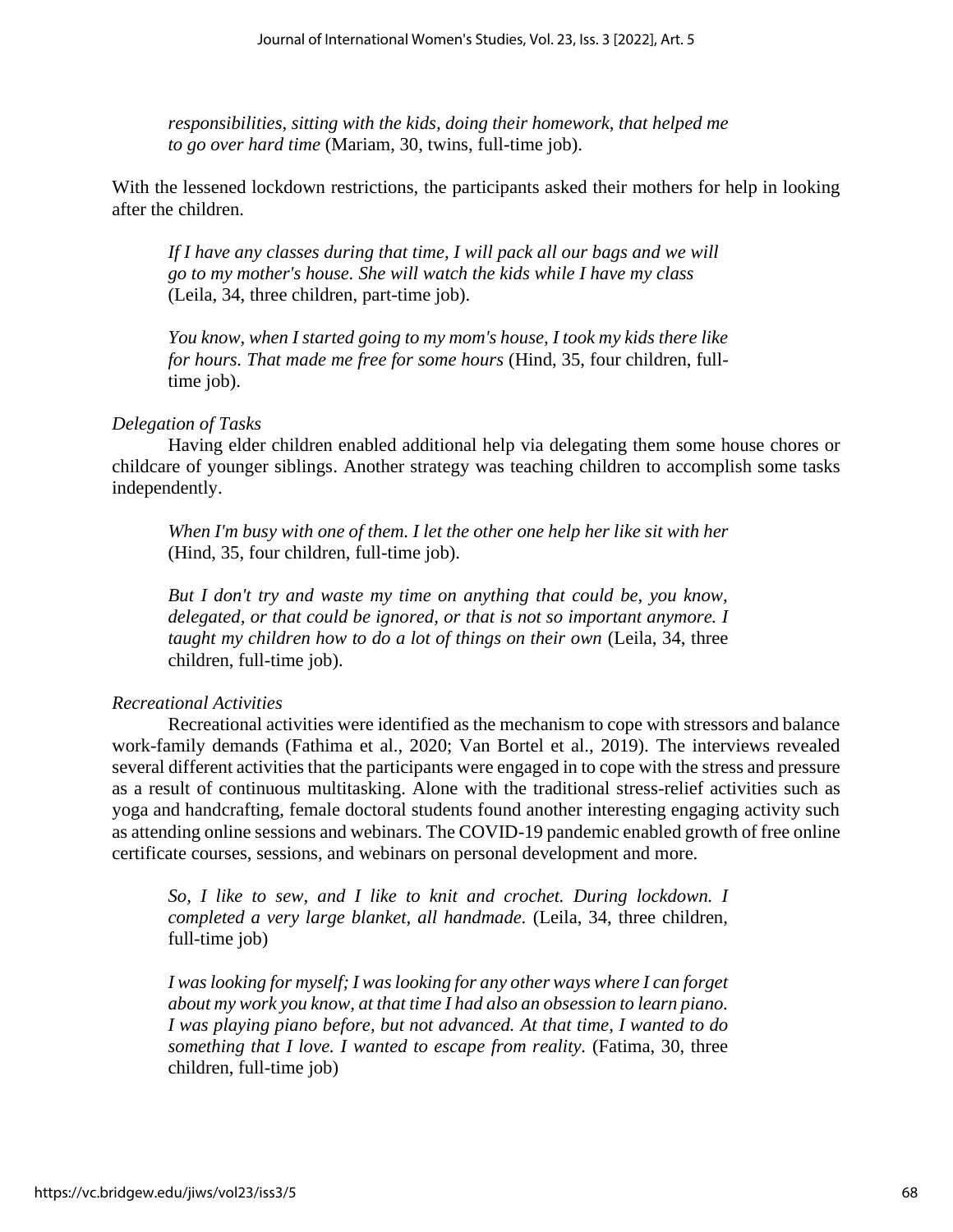*I was maintaining my exercise. Even if I was busy with these three tasks, I used to do my exercise for one hour every day. So, you know, we like doing exercise that would take that negative energy from you. So that helped me to be stronger, to be active during the day.* (Mariam, 30, twins, full-time job)

*I love professional development and I love attending lectures and sessions, but because of my duties, and always those sessions need physical presence (to go and apply and to pay), most of the sessions at that time were free online.* (Fatima, 30, three children, full-time job)

*I started listening to self-help podcasts and YouTube videos about how to stop procrastinating and how to manage my time.* (Latifa, 35, four children, full-time job)

#### **Discussion**

This qualitative research was dedicated to understanding how female doctoral students coped with multiple social roles and demands during the lockdown under the COVID-19 pandemic. This study adds to the literature by analyzing interview data from married female doctoral students who work full/part-time and have more than one child in the UAE. In addition to multiple duties and demands, social distancing, staying at home, uncertainty, and disruption of regular routines during the lockdown resulted in increased psychological distress (Rahman et al., 2020; Craig and Churchill, 2021).

Under these frustrating conditions working and studying mothers were challenged to find their own strategies to cope with multiple tasks and succeed in their Ph.D. studies. First, our findings align with previous studies showing that time management is a crucial strategy, and mainly females are responsible for the planning and organizing the families' use of time (Maunula, 2017; Tammelin, 2009). However, the interview analysis added on sub-strategies of time management such as rearranging the schedule/timetable by waking up earlier and going to sleep later, planning every hour of the day in the morning, using sticky-notes as reminders around the house, and sleeping shorter hours and working at nights when kids are asleep. These strategies might be exceptionally applied during crisis time and should be considered for further research and implications.

Second, task management included preparing a to-do list for oneself and others and prioritizing and delegating tasks that helped female doctoral students accomplish multiple tasks. These findings align with the previous results on prioritizing and organizing work-life balancing (Ren and Caudle, 2020). Similarly, the disclosed discussion on delegation of the tasks to the elder children contributes to the idea that children's support via such delegation adds to the mother's success (Shalom-Tuchin, 2013). Sharing the family responsibilities with their spouses was found to be helpful by women, in addition to paid childcare services (Ren and Caudle, 2020; Shalom-Tuchin, 2013; Fatima and Sahibzada, 2012). The emotional support from husbands played an essential role in female doctoral students' well-being. Search for teachers' support and understanding at children's schools and professors' support and understanding in doctoral studies at university could be identified as a novel theme to be investigated further.

Third, the collected narratives demonstrated that mother-doctoral students were forced to adapt quickly to the new normality and managed multitasking under emergency and lockdown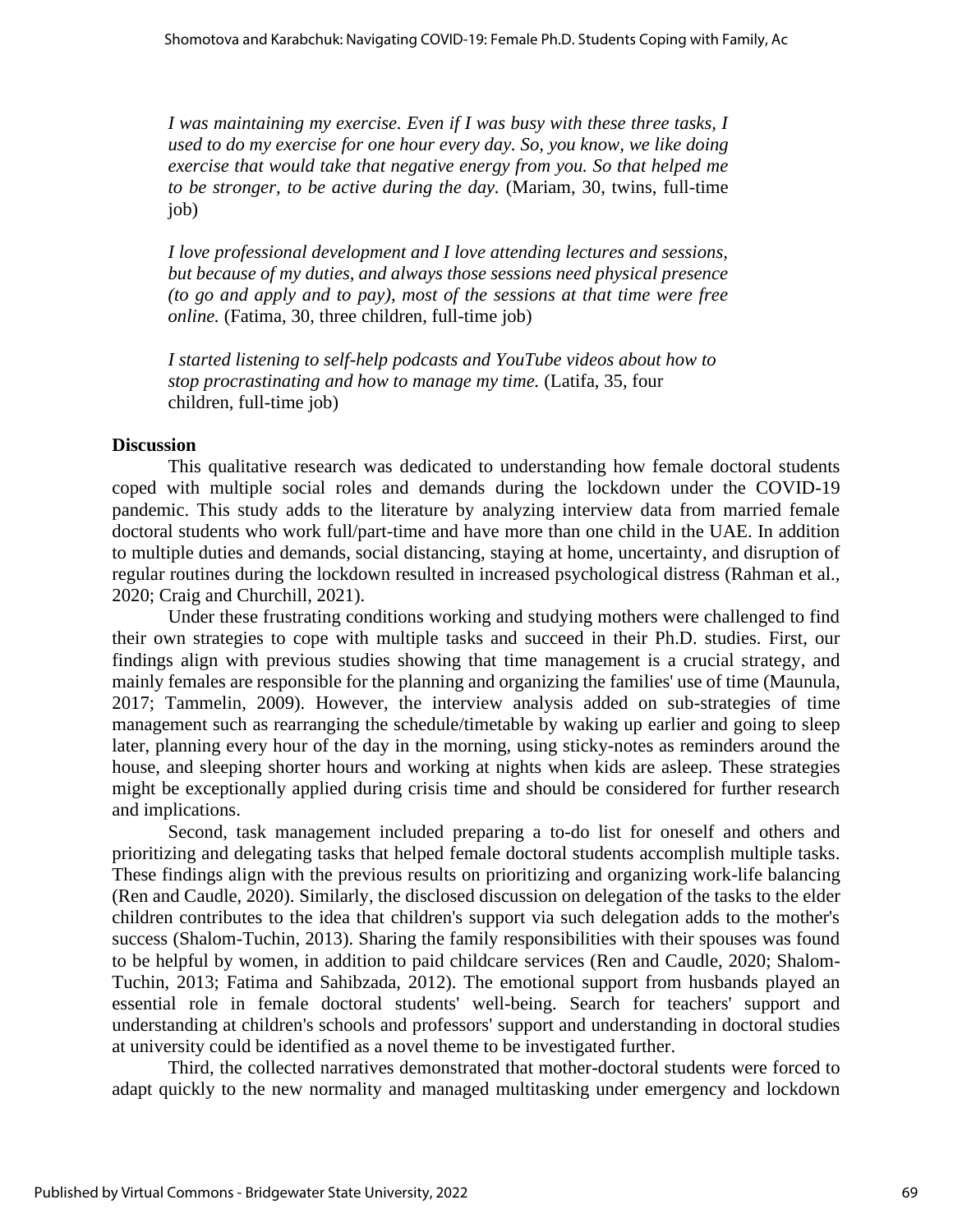restrictions, which led to feeling 'negative', 'stressed,' and 'guilty' concerning their children and growing 'online fatigue.' Indeed, the increased pressure of the multiple demands and duties results in suffering from a "guilty conscience" of not managing multiple tasks (Maunula, 2017; Leonard, 2001; Moen, 2004). As a recent study shows, there is a significant association between marital status, number of children, job stress, and work-life balance (Solanki and Mandaviya, 2021). Moreover, "married women have scored higher psychological distress due to multiple roles in professional and personal life" that resulted in emotional exhaustion, frustration, anxiety attacks, confusion, and fatigue, etc. (Solanki and Mandaviya, 2021).

Finally, the outcomes speak for the strategy theme on different types of recreational activities. According to the published studies, physical exercises positively affected emotional and mental health during the lockdown period (Schinke et al., 2020; Maugeri et al., 2020; Aperribai et al., 2020). Other recreational activities such as doing hobbies, watching videos, listening to podcasts, meditating, and reading were also used as coping strategies in previous studies (D'Mello, 2021; Sameer et al., 2020). Attending free online seminars/courses and professional development workshops could be considered as an added new piece of information in the list of the coping strategies of the married female doctoral students with more than two children.

#### **Conclusion**

This study provides an insight into the female doctoral students' strategies to cope with multiple social roles and demands under the COVID-19 pandemic lockdown. The findings of the study are vital to understanding the gender bias in the burdens of doctoral education. The study results are significant for further developing family-friendly policies to reduce gender bias in academia. The described lived experiences allow for thoughtful decision-making while providing opportunities for women in their academic careers. Higher education institutions could, for example, incorporate employee well-being strategies, like flex work, and foster supervisor support, and a sympathetic and collaborative work culture (Solanki and Mandaviya, 2021). The creation of flexible work conditions enables women to perform better on domestic and work fronts (Belwal and Belwal, 2014).

The important outcome of the interviews' analysis was that the doctoral mother-students were "applying multitasking regime[s]" to their functions daily, comparing themselves metaphorically to "octopus", trying to do multiple things simultaneously. To cope with all the multiple tasks, they applied different strategies described in the five subthemes in the results section.

As for the limitations of the study, it should be mentioned that subjectivity is a possible limitation for the empathetic interviewing approach (Fontana & Frey, 2008). The goal of the study was to explore the lived experiences of the working and studying mothers in the UAE, and the results should not be generalized to all female doctoral students. So, the results of the presented IPA analysis are more appropriate for theoretical transferability rather than empirical generalizability of the participants' experiences in the context of crisis. The paper provided a rich, transparent, and contextualized analysis of the accounts of the married female doctoral students in the UAE.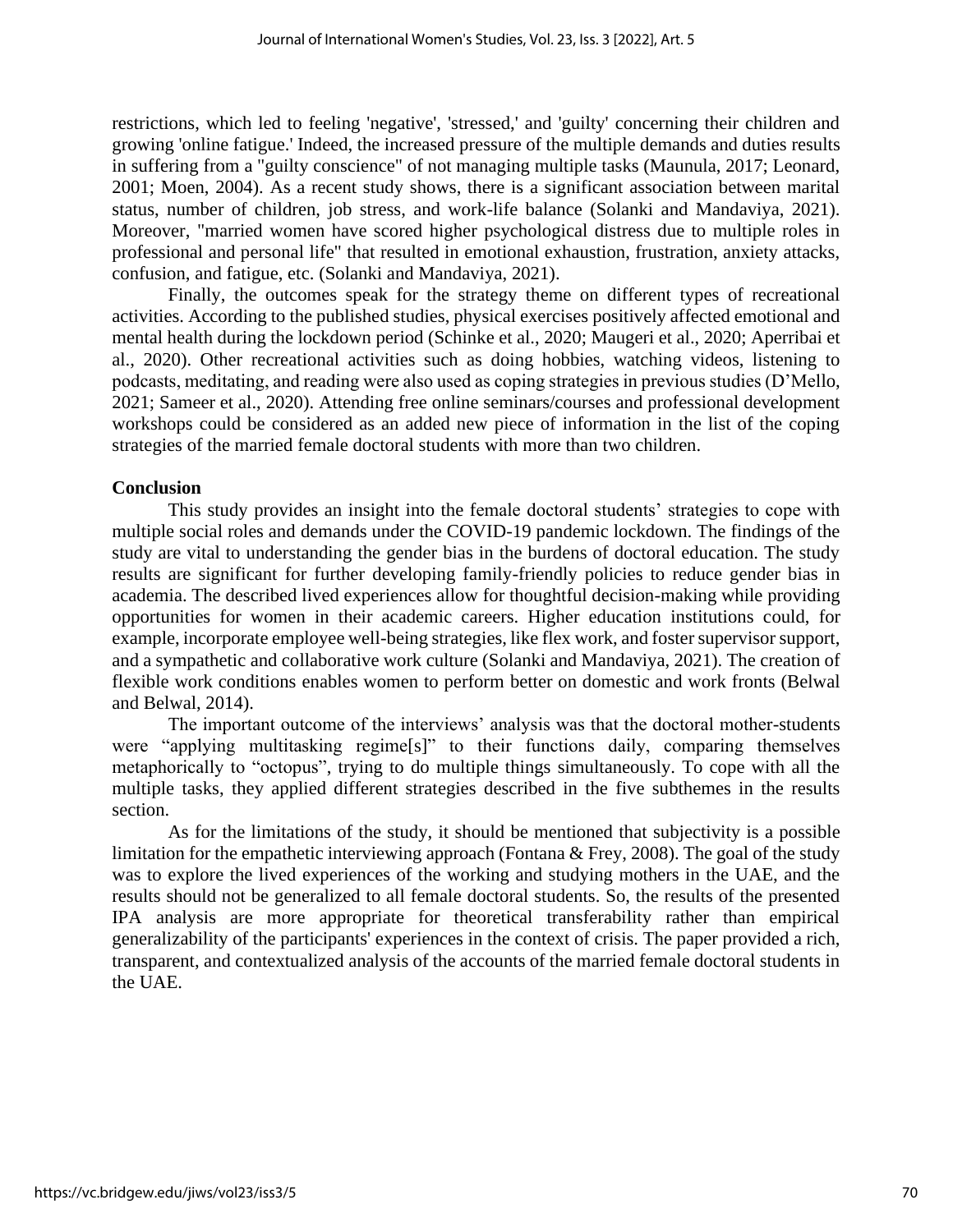## **References**

- Abdellatif, A., & Gatto, M. (2020). "It's OK not to be OK: Shared reflections from two PhD parents in a time of pandemic". *Gender, Work and Organization*, *27*(5), 723–733. <https://doi.org/10.1111/gwao.12465>
- Alase, A. (2017). "The Interpretative Phenomenological Analysis (IPA): A Guide to a Good Qualitative Research Approach". *International Journal of Education and Literacy Studies*, *5*(2), 9. https://doi.org/10.7575/aiac.ijels.v.5n.2p.9
- Aperribai, L., Cortabarria, L., Aguirre, T., Verche, E., & Borges, A. (2020). "Teachers' physical activity and mental health during lockdown due to the COVID-2019 pandemic". Frontiers in Psychology, 1-14.
- Azcona G., Bhatt A. and Love K. (July 9, 2020). "*Ipsos survey confirms that COVID-19 is intensifying women's workload at home"*. UN Women. Retrieved from [https://data.unwomen.org/features/ipsos-survey-confirms-covid-19-intensifying-womens](https://data.unwomen.org/features/ipsos-survey-confirms-covid-19-intensifying-womens-workload-home)[workload-home](https://data.unwomen.org/features/ipsos-survey-confirms-covid-19-intensifying-womens-workload-home)
- Baker, M. (2016). "Women graduates and the workplace: continuing challenges for academic women". *Studies in Higher Education*, *41*(5), 887–900. https://doi.org/10.1080/03075079.2016.1147718
- Beddoes, K., and Pawley, A. L. (2013), "Different people have different priorities': work–family balance, gender, and the discourse of choice", Studies in Higher Education, Vol 38, pp.1-13.
- Belwal, S., & Belwal, R. (2014). "Work-life balance, family-friendly policies and quality of work life issues: Studying employers' perspectives of working women in Oman". *Journal of International Women's Studies*, *15*(1), 96–117.
- Bowl, M. (2003). "Non-traditional entrants to higher education: They talk about people like me". Stoke on Trent: Trentham.
- Brown, L., & Watson, P. (2010). "Understanding the experiences of female doctoral students". *Journal of Further and Higher Education*, *34*(3), 385–404. https://doi.org/10.1080/0309877X.2010.484056
- Boussemart L. (2016). "Woman, mother, and scientist: Aiming to fulfill a career in research while maintaining a 'good-enough' work-life balance". *International Journal Women's Dermatol.* 2016; 2(3):74–76. https://doi.org/10.1016/j. ijwd.2016.06.003 PMID: 28492014
- Calisi R.M. (2018). "Working Group of Mothers in Science. Opinion: How to tackle the childcare-conference conundrum". *ProcNatlAcadSciUSA.* 115(12):2845–2849. https://doi.org/10.1073/pnas. 1803153115 PMID: 29507208
- Carter, S., Blumenstein, M., & Cook, C. (2013). "Different for women? The challenges of doctoral studies". *Teaching in Higher Education*, *18*(4), 339–351. <https://doi.org/10.1080/13562517.2012.719159>
- Clancy, A. (2020). "On mothering and being mothered: A personal reflection on women's productivity during COVID-19". *Gender, Work and Organization*, *27*(5), 857–859. https://doi.org/10.1111/gwao.12486
- Craig, L., & Churchill, B.. (2021). "Working and Caring at Home: Gender Differences in the Effects of Covid-19 on Paid and Unpaid Labor in Australia". Feminist Economics, 27(1-2), 310–326.<https://doi.org/10.1080/13545701.2020.1831039>
- Cornwall, J., Mayland, E. C., van der Meer, J., Spronken-Smith, R. A., Tustin, C., & Blyth, P. (2019). "Stressors in early-stage doctoral students"\*. *Studies in Continuing Education*, *41*(3), 363–380. https://doi.org/10.1080/0158037X.2018.1534821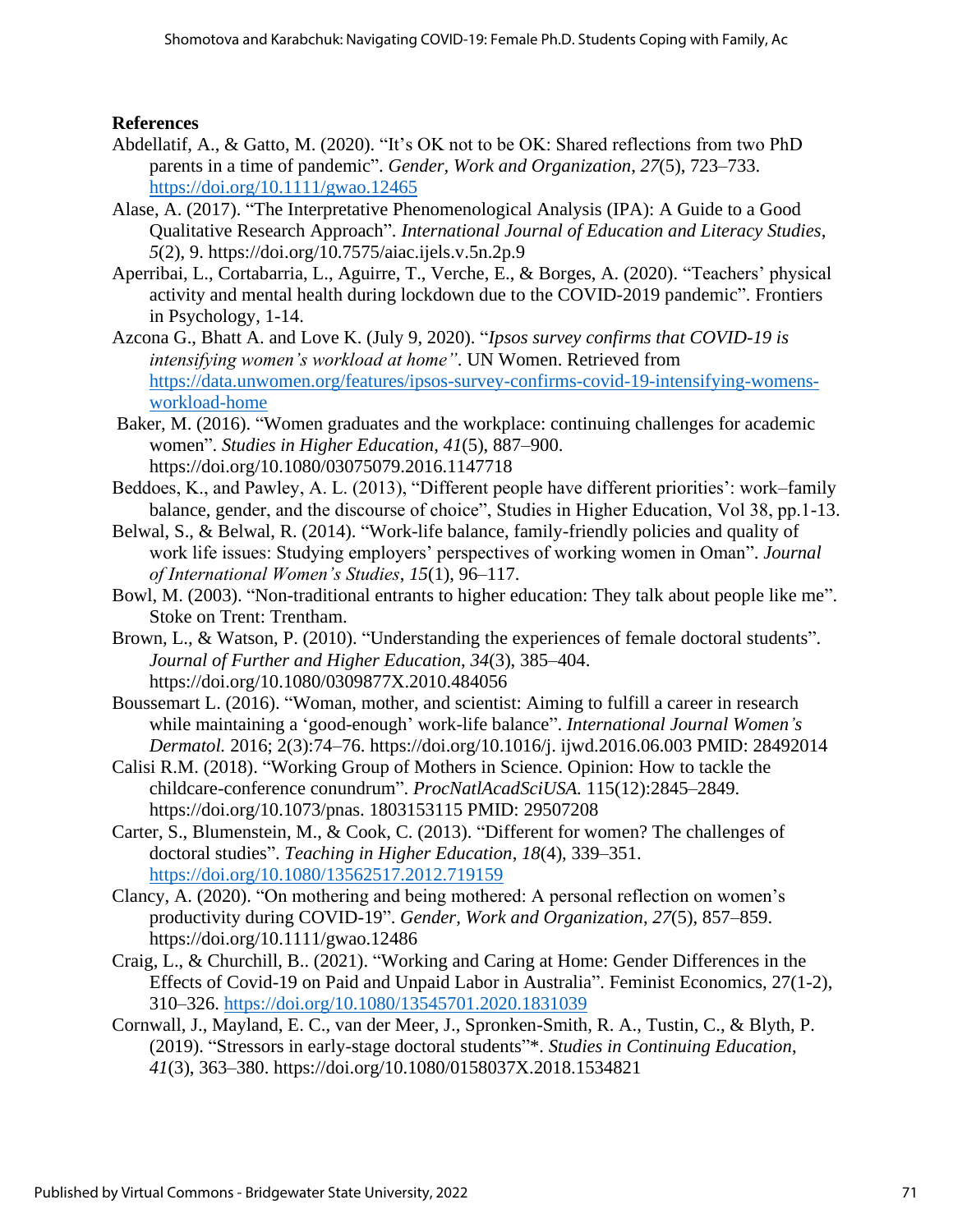- Corcelles, M., Cano, M., Liesa, E., González-Ocampo, G., & Castelló, M. (2019). "Positive and negative experiences related to doctoral study conditions". *Higher Education Research and Development*, *38*(5), 922–939. https://doi.org/10.1080/07294360.2019.1602596
- D'Mello, L. (2021). "An Online Investigation into School Teachers' Experiences of Stress and Coping Strategies While Teaching during the COVID-19 Pandemic: Exploring the Prevalence of Depression, Anxiety, and Post-traumatic Stress Disorder" (Order No. 28548634). Available from ProQuest One Academic. (2561904396). [https://www.proquest.com/dissertations-theses/online-investigation-into-school](https://www.proquest.com/dissertations-theses/online-investigation-into-school-teachers/docview/2561904396/se-2?accountid=62373)[teachers/docview/2561904396/se-2?accountid=62373](https://www.proquest.com/dissertations-theses/online-investigation-into-school-teachers/docview/2561904396/se-2?accountid=62373)
- Dickson M. (2019) "Academic motherhood in the United Arab Emirates, Gender, Place & Culture", 26:5, 719-739, DOI: 10.1080/0966369X.2018.1555143
- Fatima, Noor; Sahibzada, Shamim A. (2012): "An empirical analysis of factors affecting work life balance among university teachers: the case of Pakistan". Journal of International Academic Research 12 (1), pp. 16–29.
- Fathima, F. N., Awor, P., Yen, Y. C., Gnanaselvam, N. A., & Zakham, F. (2020). "Challenges and coping strategies faced by female scientists—A multicentric cross sectional study". *PLoS ONE*, *15*(9 September), 1–14.<https://doi.org/10.1371/journal.pone.0238635>
- Fontana, A., and Frey, J. H. (2008), "The interview: From neutral stance to political involvement", in Denzin, N.K. & Lincoln, Y.S. (Eds), Collecting and Interpreting Qualitative Materials, (3rd ed.), Sage, London.
- Fox, M.F., Fonseca, C., and Bao, J. (2011), "Work and family conflict in academic science: Patterns and predictors among women and men in research universities", Social Studies of Science, Vol.41 No.5, pp.715–735.
- Guy, B., & Arthur, B. (2020). "Academic motherhood during COVID-19: Navigating our dual roles as educators and mothers". *Gender, Work and Organization*, *27*(5), 887–899. <https://doi.org/10.1111/gwao.12493>
- Harris, C., Myers, B., & Ravenswood, K. (2019). "Academic careers and parenting: identity, performance and surveillance". *Studies in Higher Education*, *44*(4), 708–718. https://doi.org/10.1080/03075079.2017.1396584
- Huppatz, K., Sang, K., and Napier, J. (2019) "If you put pressure on yourself to produce then that's your responsibility: mothers' experiences of maternity leave and flexible work in the neoliberal university", Gender, work and organisation, Vol.26 No.6, pp.772-788.
- Lambert L. & Pasha-Zaidi N. (2015). "Happiness in the United Arab Emirates: conceptualisations of happiness among Emirati and other Arab students," International Journal of Happiness and Development, Interscience Enterprises Ltd, vol. 2(1), pages 1-21.
- Larkin, M., Watts, S., & Clifton, E. (2006). "Giving voice and making sense in interpretative phenomenological analysis". Qualitative Research in Psychology, 3, 102–120.
- Larkin, M & Thompson, A. (2012). "Interpretative phenomenological analysis". in A Thompson & D Harper (eds), Qualitative research methods in mental health and psychotherapy: a guide for students and practitioners. John Wiley & Sons, Oxford, pp. 99-116. https://doi.org/10.1002/9781119973249

Leonard, D. "A woman´s guide to doctoral studies". Buckingham: Open university press. 2001

Li, B., & Shen, Y. (2020). Publication or pregnancy? Employment contracts and childbearing of women academics in China. *Studies in Higher Education*, *0*(0), 1–13. https://doi.org/10.1080/03075079.2020.1817888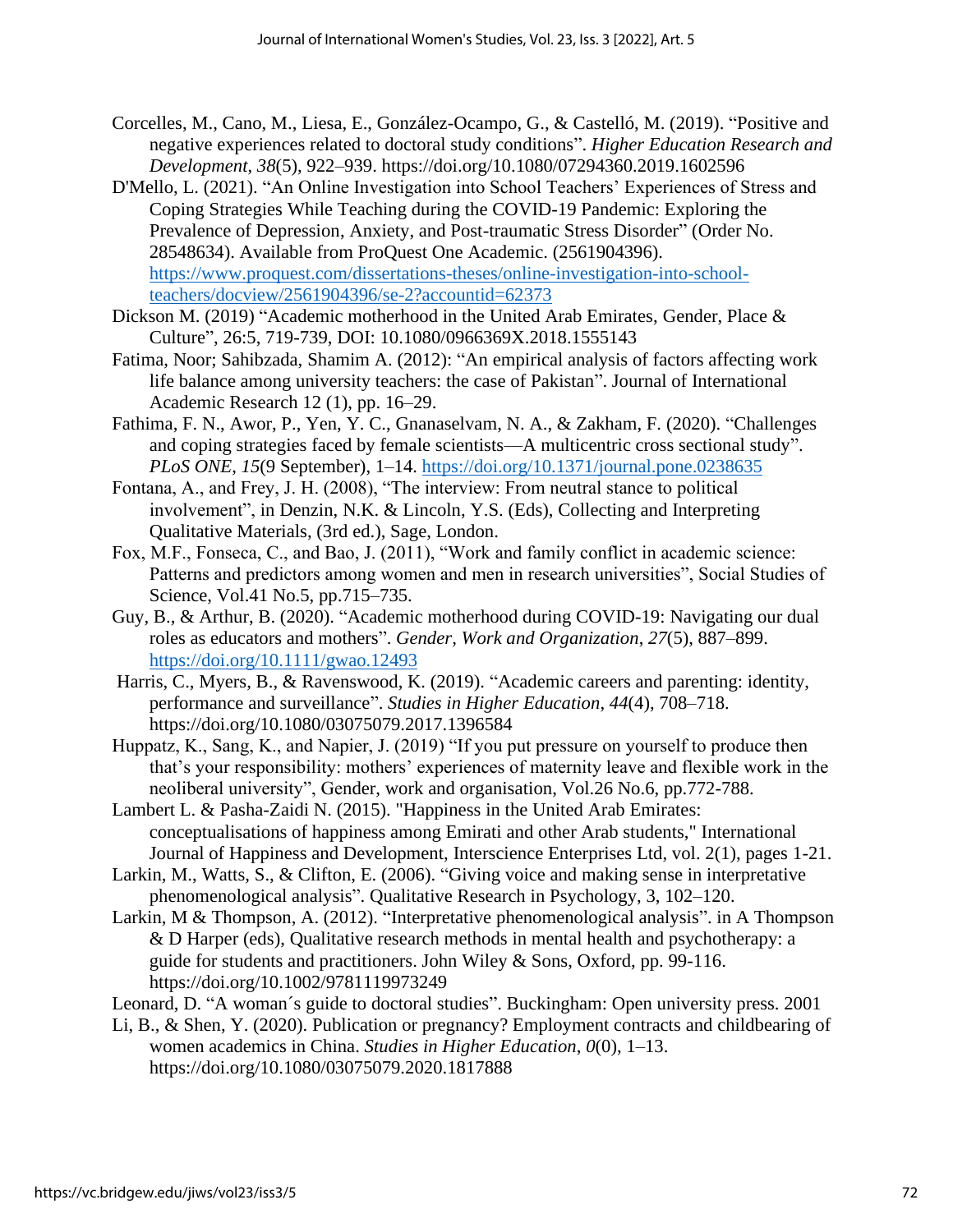- Maunula, M. (2017). "Everyday Family Life and Multiple Roles of the Female Doctoral Students". *EDULEARN17 Proceedings*, *1*, 694–701. <https://doi.org/10.21125/edulearn.2017.0115>
- Maugeri, G., Castrogiovanni, P., Battaglia, G., Pippi, R., D'Agata, V., Palma, A., ... Musumeci, G. (2020). "The impact of physical activity on psychological health during COVID-19 pandemic in Italy". Heliyon, 1-8.
- McAlpine, L., Skakni, I., & Pyhältö, K. (2020). "PhD experience (and progress) is more than work: life-work relations and reducing exhaustion (and cynicism)". *Studies in Higher Education*, *0*(0), 1–15. https://doi.org/10.1080/03075079.2020.1744128
- McCormack, L., & Joseph, S. (2018). "PHENOMENA: A 9-step guide to avoiding pitfalls when doing interpretative phenomenological analysis (ipa)—ipa and the 'lived' experience of complex trauma". in SAGE Research Methods Cases. <https://www.doi.org/10.4135/9781526429681>
- Moen, P. and Sweet, S. "From "Work-family" to "Flexible careers": A life course reframing", Community, Work & Family, vol. 7, no. 2, pp. 209-226, 2004.
- National Women's Law Center (October 2, 2020) Four Times More Women Than Men Dropped Out of the Labor Force in September. Associated issues:Workplace Justice. Accessed. on [https://nwlc.org/resources/four-times-more-women-than-men-dropped-out-of-the-labor](https://nwlc.org/resources/four-times-more-women-than-men-dropped-out-of-the-labor-force-in-september/)[force-in-september/](https://nwlc.org/resources/four-times-more-women-than-men-dropped-out-of-the-labor-force-in-september/)
- Ng, A. (March 4, 2020). [UAE takes steps to curb the coronavirus spread including shutting](https://www.cnbc.com/2020/03/04/coronavirus-uae-cancels-events-announces-school-closures.html)  [schools for four weeks.](https://www.cnbc.com/2020/03/04/coronavirus-uae-cancels-events-announces-school-closures.html) Retrieved from [https://www.cnbc.com/2020/03/04/coronavirus-uae](https://www.cnbc.com/2020/03/04/coronavirus-uae-cancels-events-announces-school-closures.html)[cancels-events-announces-school-closures.html](https://www.cnbc.com/2020/03/04/coronavirus-uae-cancels-events-announces-school-closures.html)
- Rahman, M. A., Hoque, N., Alif, S. M., Salehin, M., Islam, S. M. S., Banik, B., Sharif, A., Nazim, N. B., Sultana, F., & Cross, W. (2020). "Factors associated with psychological distress, fear and coping strategies during the COVID-19 pandemic in Australia". Globalization and Health, 16(1).<https://doi.org/10.1186/s12992-020-00624-w>
- Rashad H., Osman M., and Roudi-Fahimi F. (2005). "Marriage in the Arab world". In *Population Reference Bureau*. https://doi.org/10.1016/S0140-6736(19)31287-5
- Rasheed A. (March 11, 2020). [Coronavirus precaution: All UAE schools, universities implement](https://gulfnews.com/uae/education/coronavirus-precaution-all-uae-schools-universities-implement-e-learning-until-june-2020-1.70313927)  [e-learning until June 2020.](https://gulfnews.com/uae/education/coronavirus-precaution-all-uae-schools-universities-implement-e-learning-until-june-2020-1.70313927) Retrieved 18 April 2020
- Reddick, R. J., Rochlen, A. B., Grasso, J. R., Reilly, E. D., & Spikes, D. D. (2012). "Academic fathers pursuing tenure: A qualitative study of work-family conflict, coping strategies, and departmental culture". *Psychology of Men & Masculinity, 13*(1), 1– 15. [https://doi.org/10.1037/a0023206](https://psycnet.apa.org/doi/10.1037/a0023206)
- Ren, X., & Caudle, D. J. (2020). "Balancing academia and family life". *Gender in Management: An International Journal*. Gender in Management: An International Journal. <http://doi.org/10.1108/gm-06-2019-0093>
- Reid, K., Flowers, P., & Larkin, M. (2005). "Exploring lived experience". The Psychologist, 18(1), 20–23.
- Rockinson-Szapkiw, A. J., Spaulding, L. S., & Lunde, R. (2017). "Women in distance doctoral programs: How they negotiate their identities as mothers, professionals, and academics in order to persist". *International Journal of Doctoral Studies*, *12*, 49–72. https://doi.org/10.28945/3671
- Sameer, A. S., Khan, M. A., Nissar, S., & Banday, M. Z. (2020). "Assessment of Mental Health and Various Coping Strategies among general population living Under Imposed COVID-